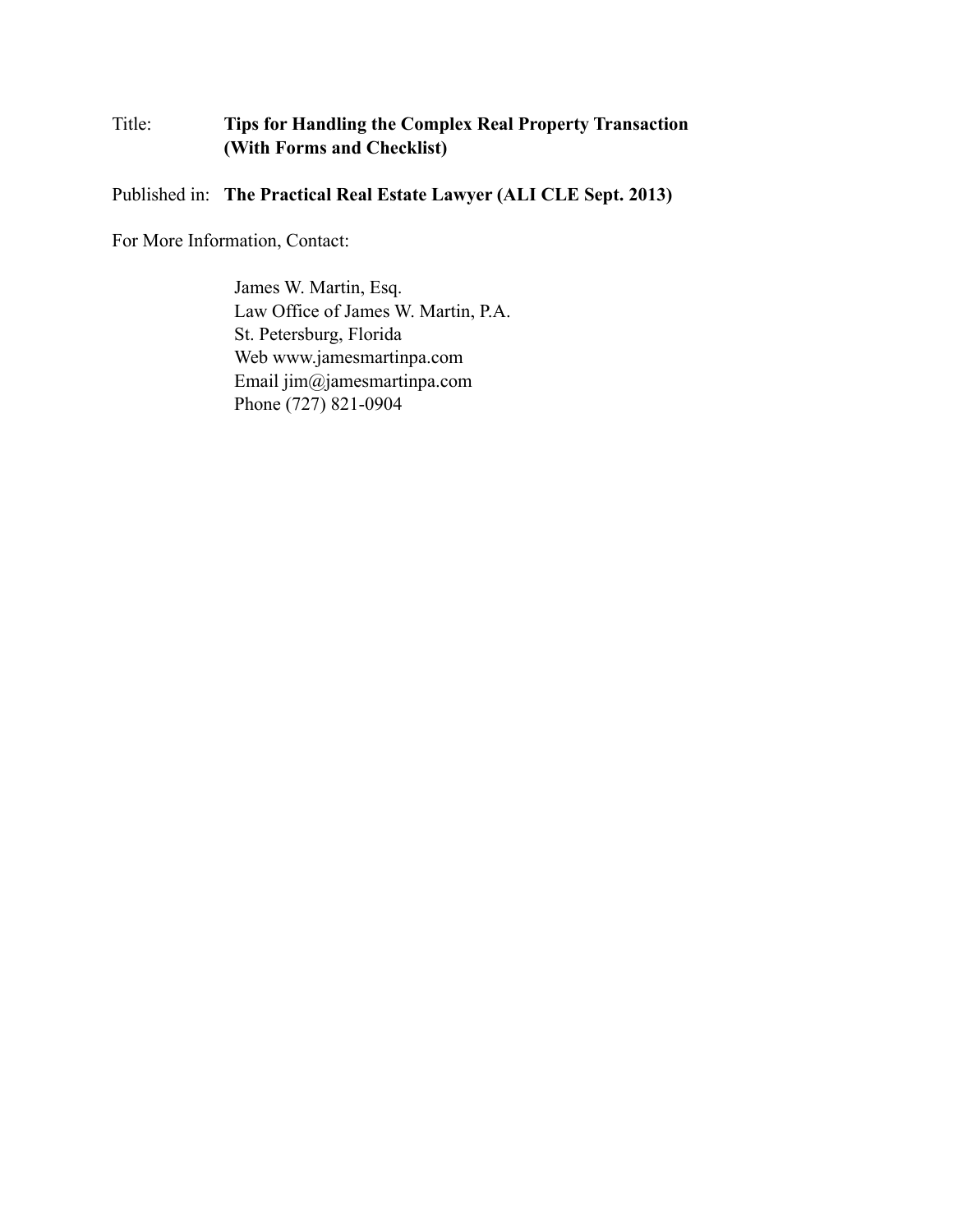# **Tips For Handling The Complex Real Property Transaction (With Forms And Checklist)**



#### **James W. Martin**

is a sole practitioner in St. Petersburg, Pinellas County, Florida, who provides legal advice on a full range of legal matters involving Florida law. He is rated AV by Martindale-Hubbell and is listed in Who's Who. His undergraduate experience at Georgia Tech and Stetson University concentrated on science, mathematics, and computer technology. His Stetson College of Law education prepared him for work as a lawyer handling the broad range of

legal problems confronting individuals and businesses involving Florida law. His work as a Florida lawyer has taken him into many fields of law: probate estates, wills, trusts, business, corporations, nonprofits, employment, real estate, construction, contracts, and litigation. He has written seven volumes of legal forms books for West Publishing and numerous articles for ALI CLE and The Florida Bar, and he teaches legal drafting and law practice management at Stetson University College of Law as an adjunct law professor. For further information, see [www.jamesmartinpa.com.](http://www.jamesmartinpa.com)



#### **Leslie Gladfelter**

is a member in Grimes Goebel Grimes Hawkins Gladfelter & Galvano, P.L., in Bradenton, Florida. She specializes in commercial real estate transactions, business acquisitions, land use and development approvals and transactional due diligence. She has represented developers in all aspects of development, with emphasis on mixed use planned communities, subdivision and property owners' documentation, shopping center and office development and leasing and land condominiums and mixed use condominium documentation. She assists developers and business owners with due

diligence and documentation in connection with the acquisition of businesses and development parcels. Her transactional due diligence experience has included multiple multi-million dollar transactions throughout the State of Florida. Such transactions also include developer and business owner representation in closing and financing such transactions, issuing title insurance for complex commercial real estate transactions and assisting clients with post-closing construction documentation and business and development permits and approvals. For further information, see [www.](http://www.grimesgoebel.com) [grimesgoebel.com.](http://www.grimesgoebel.com)

**James W. Martin and Leslie Horton Gladfelter**

The sooner you know about the complexities, the sooner you can deal with them.

**SO, IT TURNS OUT** that the deal you thought was so simple, so cut-and-dried that any first-year lawyer could do it, is not so simple after all. You've been on the phone every day for a month, sent and received hundreds of emails a day, and still can't see how this deal's going to close. What you've got is a complex real property transaction.

It might be the sale of some vacant land that turns out to have environmental issues. It might be the sale of an industrial site that has a bunch of Philadelphia lawyers breathing down your neck. It might be the lease of multiple floors of an office building with an opposing lawyer who never learned the meaning of the word "fair." But whatever it is, it's eating up all your time, and your client's getting concerned about all the bills.

So, what do you do? If not this time, then next time one of these deals comes up? We don't know what you're going to do, but this article discusses some of the things that we've done.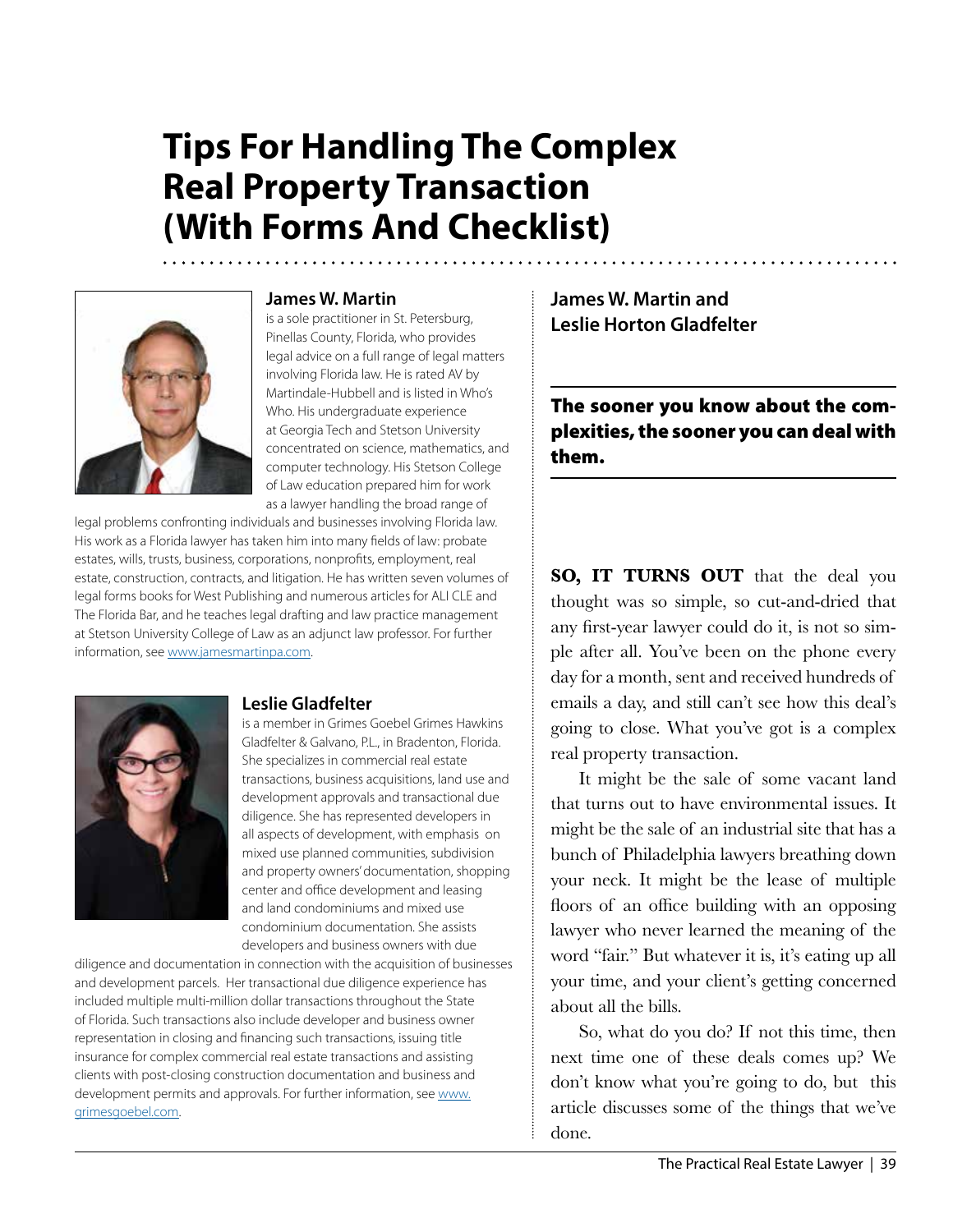## **1. Communicate, Communicate, Communicate**

All deals need some communication. Complex deals need lots. You need to know your client's objectives, in detail. Your client needs to explain those details and how the real estate fits into the big picture. You need to explain to your client how the laws affect those details. You need to communicate this to opposing counsel, without disclosing attorney-client communications. This means you can't forward your client's emails to opposing counsel. Cut and paste instead.

## **2. Start With A Document Checklist, And Build On It**

Every lawyer should start every deal with a checklist. Even a simple one. Read the contract and make sure the checklist includes every document called for by the deal. Include deadline dates. Give a copy to opposing counsel. Get everyone on the same page. Attached is a sample documents checklist.

## **3. Draw Diagrams To Depict The Structure Of The Deal**

A picture says a thousand words, and a diagram pictures the deal. Do a diagram with rectangles for parties and arrows for deeds, leases, mortgage, easements, etc, pointing from one party to another. If you can't draw, use Shapes or MindNode apps on your Mac or Visio on your PC. Attached is a sample deal diagram.

#### **4. Diligently Do Due Diligence**

Complex real estate transactions include complex due diligence with architects, engineers, consultants, surveyors, contractors, and experts you've never heard of. Find out from your client who's in charge: you or them? Even if it's them, stay in the loop to help your client follow the contract provisions for due diligence and its deadlines. Attached is a sample due diligence checklist.

#### **5. Ever Done A 363 Free And Clear Sale?**

If the seller is in bankruptcy court and has liens on its land, consider a free and clear sale. It's complicated, but it might be the only way to get the deal done. Attached is a 363 sale checklist. Be sure to bring in a bankruptcy lawyer.

## **6. Use A Checklist To Manage Legalities Of Vacant Land Development**

Vacant land is not necessarily bare, naked land. It's got a past, present, and future. Enter the developers, the government, and the wheeler dealers. This is prime territory for a detailed legal checklist. Attached is a sample checklist.

## **7. Releasing And Assuming, It Must Be The Environment**

We found oil in them thar hills. Now what? Well, if the buyer still wants the property, maybe it's time for an environmental release and assumption agreement. Attached is a sample. Then everyone got worked up. Be sure to have an environmental law practitioner review this.

#### **8. Defease The Mortgage, Please**

The contract's been signed, the due diligence done, the financing in order, the closing is set. You request an estoppel letter from the mortgage holder and get a reply that the mortgage has a no prepayment clause. Not a no prepayment penalty clause, but a no prepayment allowed clause. The mortgage has been sold as a security on the stock market. Your only choice: defease the mortgage. It's time to call in the experts at www.defeasewithease.com or www.astdefeasance.com or Wells Fargo. Yikes, it's expensive. But, they'll substitute other collateral for the land as security so you can close your deal.

### **9. You're Selling Securities When You Sell the Entity That Owns the Land**

So, your client owns the land in the name of a corporation, and the CPA says there'll be big tax to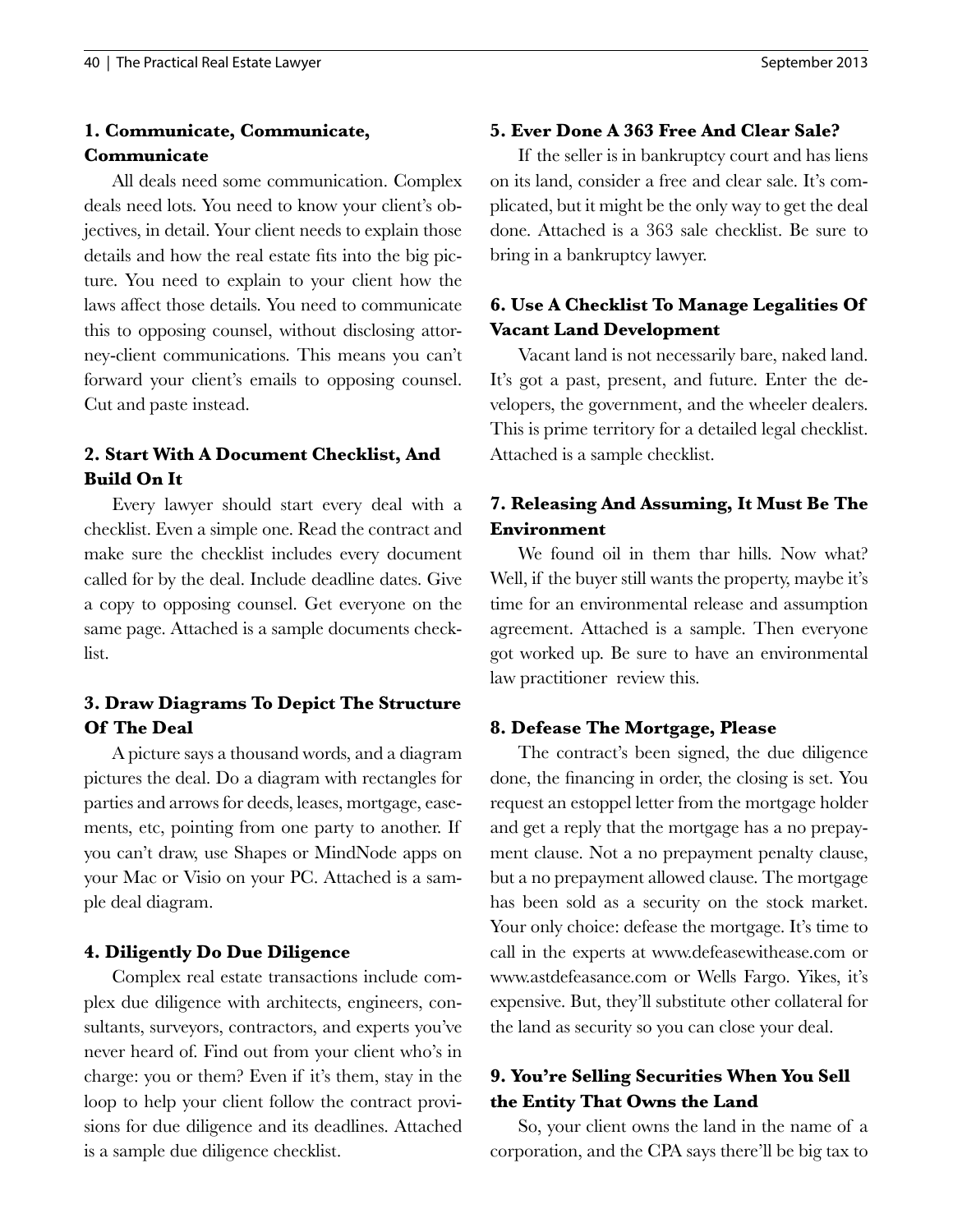pay if your client's corporation sells the land, but much less tax if the client sells the corporation's stock. That is, the CPA recommends a stock deal instead of an asset deal. The buyer gets the corporation and the land in it. So, what's complex about that? The state and federal securities laws, that's what. Whenever you sell stock, or even offer to sell it, you trigger those laws. That means it's time to call in the securities lawyer to advise on registration exemptions and anti-fraud compliance. Attached is a sample form, but every deal's different so don't cut and paste.

#### **10. Links, Links, I Love Free Links**

Our clients use Google to draft their docs and only call us when they can't find the right form. Is that true? Well, it is true that there is much good information for free online. Here are some sample links to title company websites:

- **The Fund (www.thefund.com).** This is primarily for Florida lawyers. For non-members the Fund website allows access to an overview of products available and does not provide forms of title documents. On the website you can access an order form for brochures and publications available, which link denotes items available to members and non-members and costs for same. As a member of The Fund you can be set up to access FundNet, which is the online access site within the Fund's website that gives members access to online products, i.e. generating CPL, policy jackets, title searches, etc. You can also access Fund Title Notes and Fund Concepts via this website, after login as a member. As a member you will also be set up to receive alerts and bulletins that affect title agents, such as bank failures.
- **Fidelity National Title Group (FNTG) (www.fntg.com).** For non-members the main FNTG website allows access to an overview of products available but does not provide forms of title documents. This website links you to

the current title insurance underwriters that are part of the Fidelity National Financial family of companies, such as Chicago Title Insurance Company, Commonwealth Land Title Insurance Company, Lawyers Title, and Fidelity National Title Insurance Company and also advises of former title insurance underwriters. Contact information can be obtained for the underwriters and their office locations in the main menu under "Title Insurance". As an underwriter under FNTG, Chicago Title Insurance Company (CTIC) has its own website www.ctic.com, which can also be accessed via the FNTG website. For non-members the CTIC website allows access to only an overview of products available; however, it does offer limited services such as Rate Calculator for title premiums and GFE Calculator for good faith estimates for loans. You must be a member of FNTG to have access to online products and title services with the various underwriters. As a member of FNTG you can be set up to access the CTIC agent site known as AgentTrax, which gives members access to online products and services such as generating CPL, policy jackets, title searches, policy remittance and reporting, etc. The website for log in by members is www.agenttrax.com. At www.fntgflorida.com you will find an extensive selection of forms that are useful to address title insurance commitment requirements. Examples: Notice of Termination (of NOC), Contractor's Final Payment Affidavit, General Partnership Affidavit, Borrower's Affidavit-Commercial Property, Construction Indemnity Agreement, etc. As a member you will also be set up to receive alerts and bulletins that affect title agents, such as bank failures.

• **Old Republic National Title Insurance Company (ORNT) (www.oldrepublictitle.com).** For non-members it allows for an overview of products available only, and does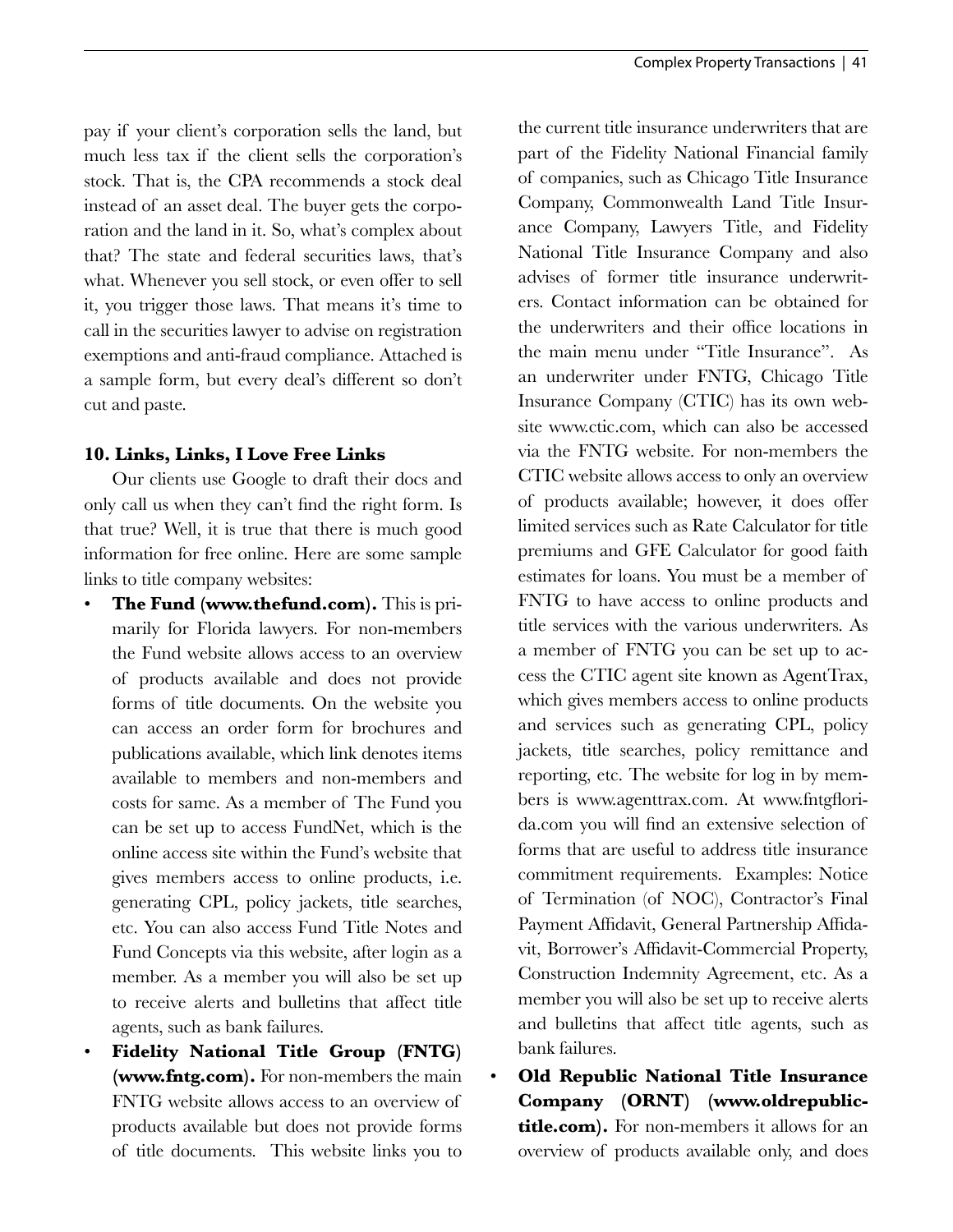not provide title document forms. It does allow non-members some services such as Premium Rate Calculator, Patriot Act Searches, Real Estate Dictionary, etc. You must be a member to have access to online products and title services. As a member of ORNT you must be set up in order to access OASIS, which gives members access to online products, i.e. generating CPL, policy jackets, title searches, policy remittance and reporting, etc., The OASIS site also includes full access to title insurance forms, endorsements, supplies, etc., and helpful links to other websites affecting the title insurance industry. The website for log in by members is www.ortoasis.com. As a member you will also be set up to receive alerts and bulletins that affect title agents.

**CONCLUSION** • So, here's one final tip for handling the complex real property transaction: be alert. The sooner you realize you're in the middle of a complex deal, the more time you'll have to deal with the complexities.

## **APPENDIX 1**

## **Sample Real Estate Closing Documents Checklist**

| Persons Present at Closing: |  |
|-----------------------------|--|

#### **Contract Documents**

- 1. Contract
- 2. Amendments
- 3. Listing agreement or brokerage commission agreement

#### **Approvals**

- 4. Mortgage loan approval
- 5. Mortgage assumption approval
- 6. Mortgage release approval
- 7. Condo or homeowner association approval
- 8. Lease review and approval
- 9. Franchise approval

#### **Inspections, Insurance, Utilities, Taxes**

- 10. Title insurance search ordered
- 11. Survey (meeting or exceeding Minimum Technical Standards)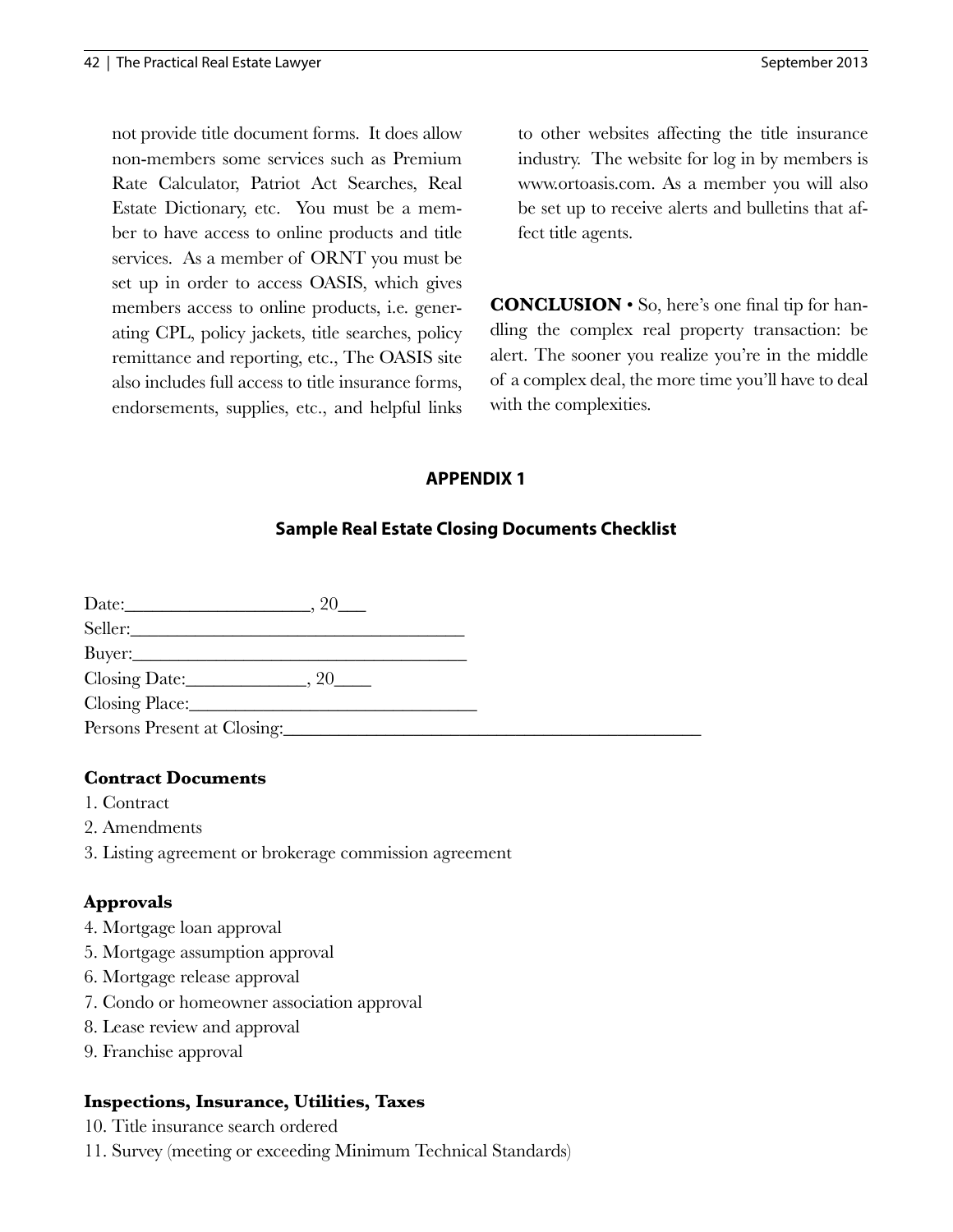- 12. Termite inspection
- 13. Termite treatment contract
- 14. Professional building inspection
- 15. Phase I environmental site assessment inspection with Radon and asbestos
- 16. City or county inspection, zoning, setbacks, pending citations, & local city rental requirements search and research
- 17. City and county special assessment search
- 18. Financial books and records inspection by CPA Sales tax payment verification
- 20. Sales tax dealer registration
- 21. Ad valorem real and tangible personal property tax payment verification (County Tax Collector)
- 22. Property, casualty, liability, workers comp, and flood insurance with loss payee and additional insured
- 23. Utility accounts paid, disconnected and changed (gas, electricity, water, trash, phone, cable tv, sewer)
- 24. Tenant estoppel letters
- 25. Licenses and permits to be obtained or transferred
- 26. Employees to be retained or hired
- 27. Secretary of State certificates of existence
- 28. Corporate resolutions and minutes authorizing sale, conveyance and encumbrance
- 29. Affidavits of incumbency
- 30. Regulatory requirements

#### **Closing Administration**

- 31. Closing statement or HUD-1 settlement statement
- 32. Prorations statement
- 33. Closing statement agreement regarding errors
- 34. Brokers commission receipts
- 35. FIRPTA (Foreign Investment in Real Property Tax Act) Affidavit of Seller
- 36. 1099 designation agreement
- 37. 1099 affidavit
- 38. IRS Form 1099 or substitute
- 39. Cashier's checks from escrow agents and buyers
- 40. Cashier's check to Seller
- 41. Checks to pay closing costs

#### **Title Documents**

- 42. Title insurance commitment
- 43. Endorsements to title insurance commitment
- 44. Title insurance commitment marked up at closing
- 45. Title insurance exception documents
- 46. Deed (warranty, special warranty, PR, trustee, fee simple, or quit claim)
- 47. Exhibits to deed
- 48. Affidavit of no liens
- 49. Special affidavits re title
- 50. Leases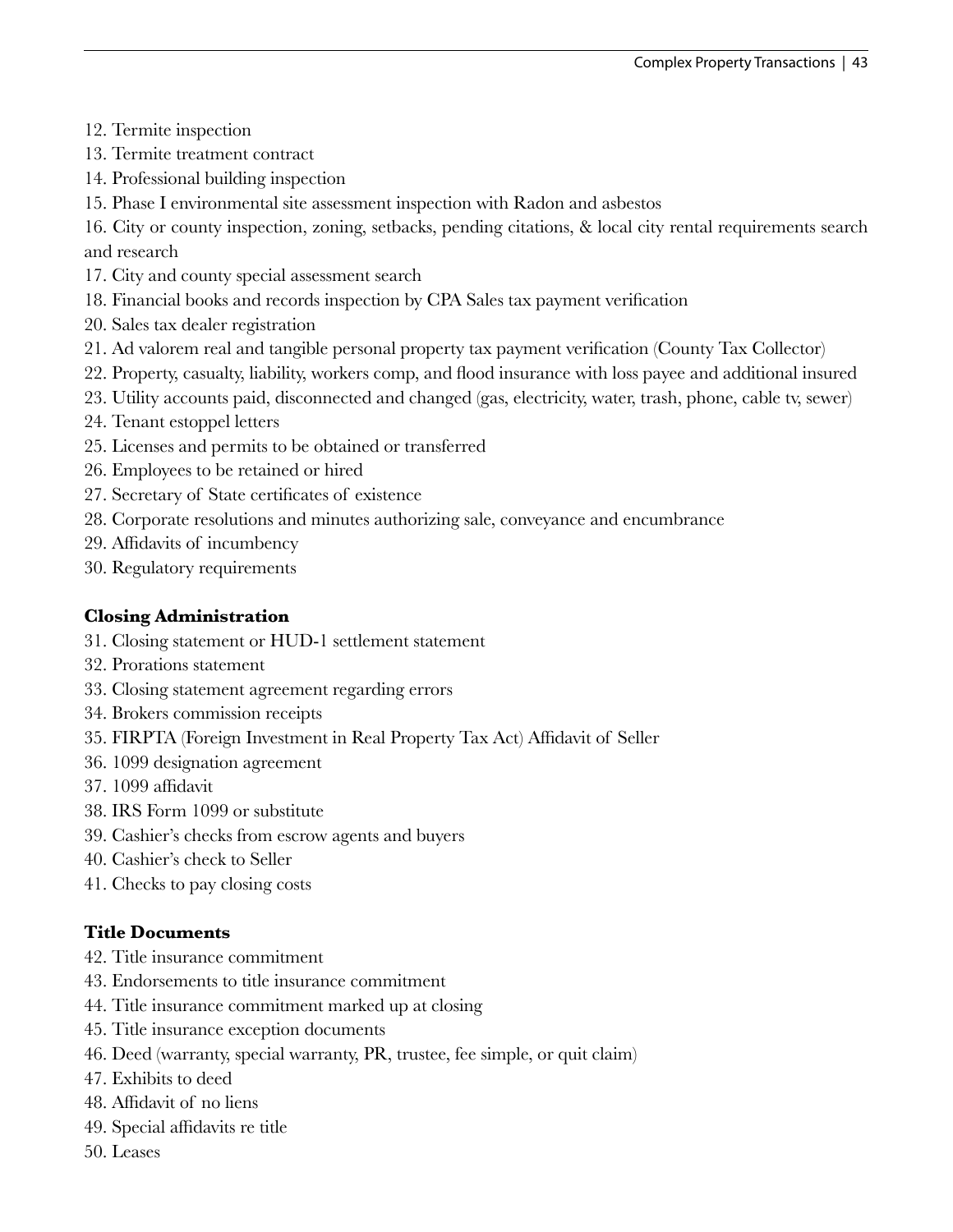#### **Loan Documents**

51. Note

- 52. Mortgage
- 53. Assumption documents
- 54. Estoppel letter on mortgage being satisfied
- 55. Other lender-required documents
- 56. Amortization schedule
- 57. Separate check for points
- 58. Satisfaction of mortgage to be paid off

#### **Miscellaneous**

- 59. Bill of sale to contents and personalty
- 60. Assignment of warranties
- 61. Occupancy agreement
- 62. Land trust agreement
- 63. Deed in trust
- 64. Keys to buyer
- 65. Cover letters to clerk to record deed, mortgage and other documents
- 66. Other:

#### **After Closing**

- 67. Received recorded deed (original to buyer; copy to seller)
- 68. Received recorded mortgage (original to seller; copy to buyer)
- 69. Received satisfactions of mortgage (original to seller)
- 70. Received original satisfied note marked "paid" (original to seller)
- 71. Received title insurance policy meeting requirements of marked-up commitment

## **APPENDIX 2**

#### **Sample Designation Agreement For Title Insurance Agency To File 1099**

| <b>ADDRESS:</b>       |                                                                                                                      |
|-----------------------|----------------------------------------------------------------------------------------------------------------------|
|                       |                                                                                                                      |
|                       |                                                                                                                      |
| <b>BUYER(S) NAME:</b> | <u> 1980 - Andrea Station, amerikan basal pada sebagai personal personal personal personal personal personal per</u> |
|                       |                                                                                                                      |
| <b>ADDRESS:</b>       |                                                                                                                      |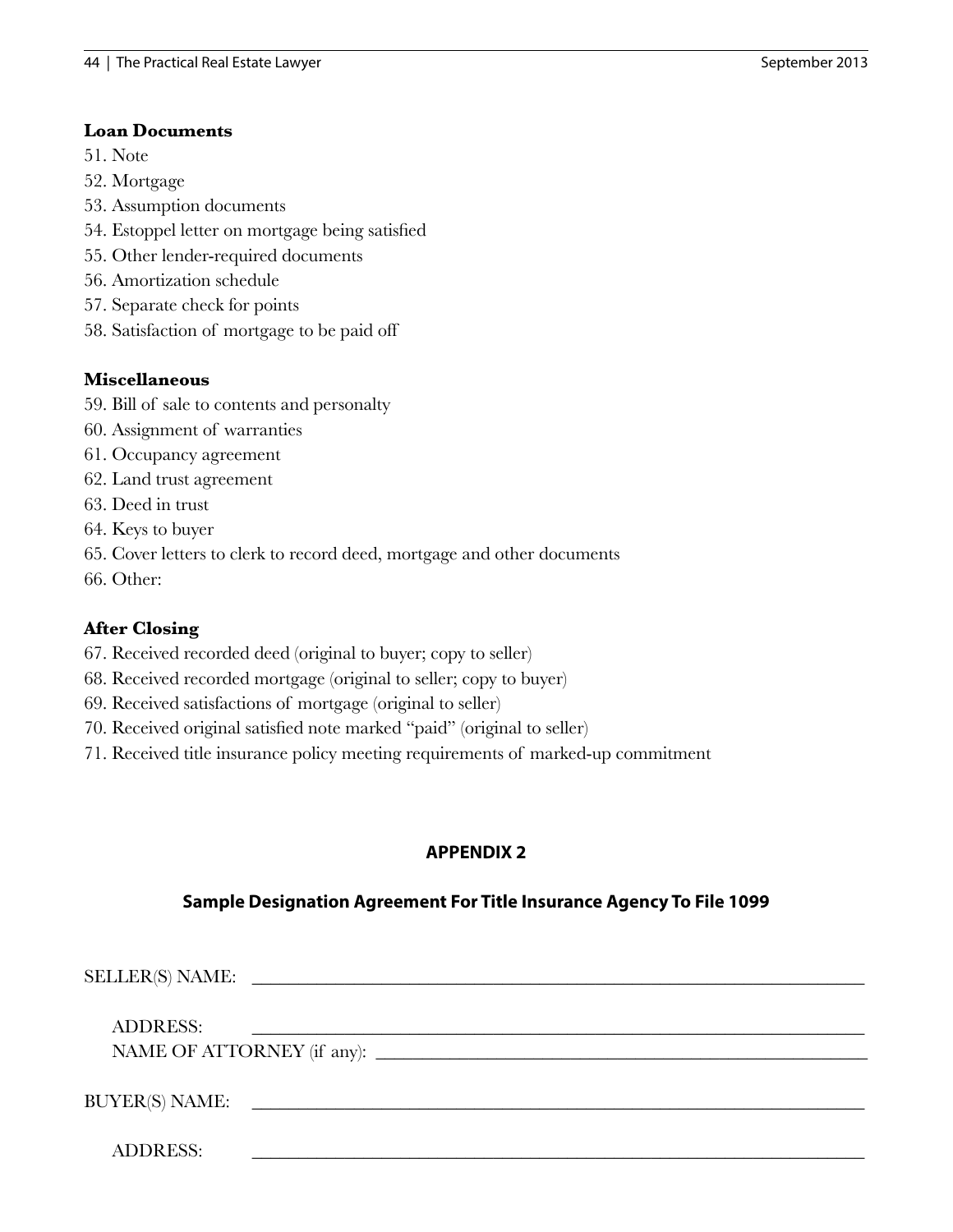| <b>REAL ESTATE TRANSFERRED</b>                                                                                                                                                                                                 |  |
|--------------------------------------------------------------------------------------------------------------------------------------------------------------------------------------------------------------------------------|--|
|                                                                                                                                                                                                                                |  |
|                                                                                                                                                                                                                                |  |
| <b>TITLE INSURANCE AGENCY</b>                                                                                                                                                                                                  |  |
| NAME:<br><u> 1980 - Jan Alexandria (h. 1980).</u>                                                                                                                                                                              |  |
| ADDRESS: And The Contract of the Contract of the Contract of the Contract of the Contract of the Contract of the Contract of the Contract of the Contract of the Contract of the Contract of the Contract of the Contract of t |  |
|                                                                                                                                                                                                                                |  |
| DATE OF CLOSING: NAME OF CLOSING:                                                                                                                                                                                              |  |

The undersigned hereby acknowledge and agree that the Title Insurance Agency named above is the "person responsible for closing" this transaction, as that phrase is used in the federal regulations for reporting real estate transactions to the Internal Revenue Service (26 C.F.R. §1.6045-3T); and that the Title Insurance Agency is the "real estate broker" for this transaction for the purpose of such reporting, even though the Title Insurance Agency is not a real estate broker licensed under \_\_\_\_\_ law and is not the procuring cause of this transaction.

The Title Insurance Agency hereby agrees that it will timely comply with Internal Revenue Code §6045 and the Regulations thereunder with respect to this transaction, including but not limited to the preparation and filing of form 1099 with the U.S. Internal Revenue Service. This agreement is intended to not only confirm that the Title Insurance Agency is the person responsible for closing, but also to be a designation agreement under the provisions of Temporary Regulation section 1.6045-3T $(e)(5)$ . This agreement must be signed either before or at the closing and must be retained for four years after the last day of this calendar year.

|                  | Signatures     | Date Signed |  |
|------------------|----------------|-------------|--|
|                  |                |             |  |
| 20               |                |             |  |
|                  |                |             |  |
| 20               |                |             |  |
| <b>BUYER(S):</b> |                |             |  |
| 20               |                |             |  |
|                  | BUYER(S):      |             |  |
| 20               |                |             |  |
|                  |                |             |  |
|                  | $\frac{1}{20}$ |             |  |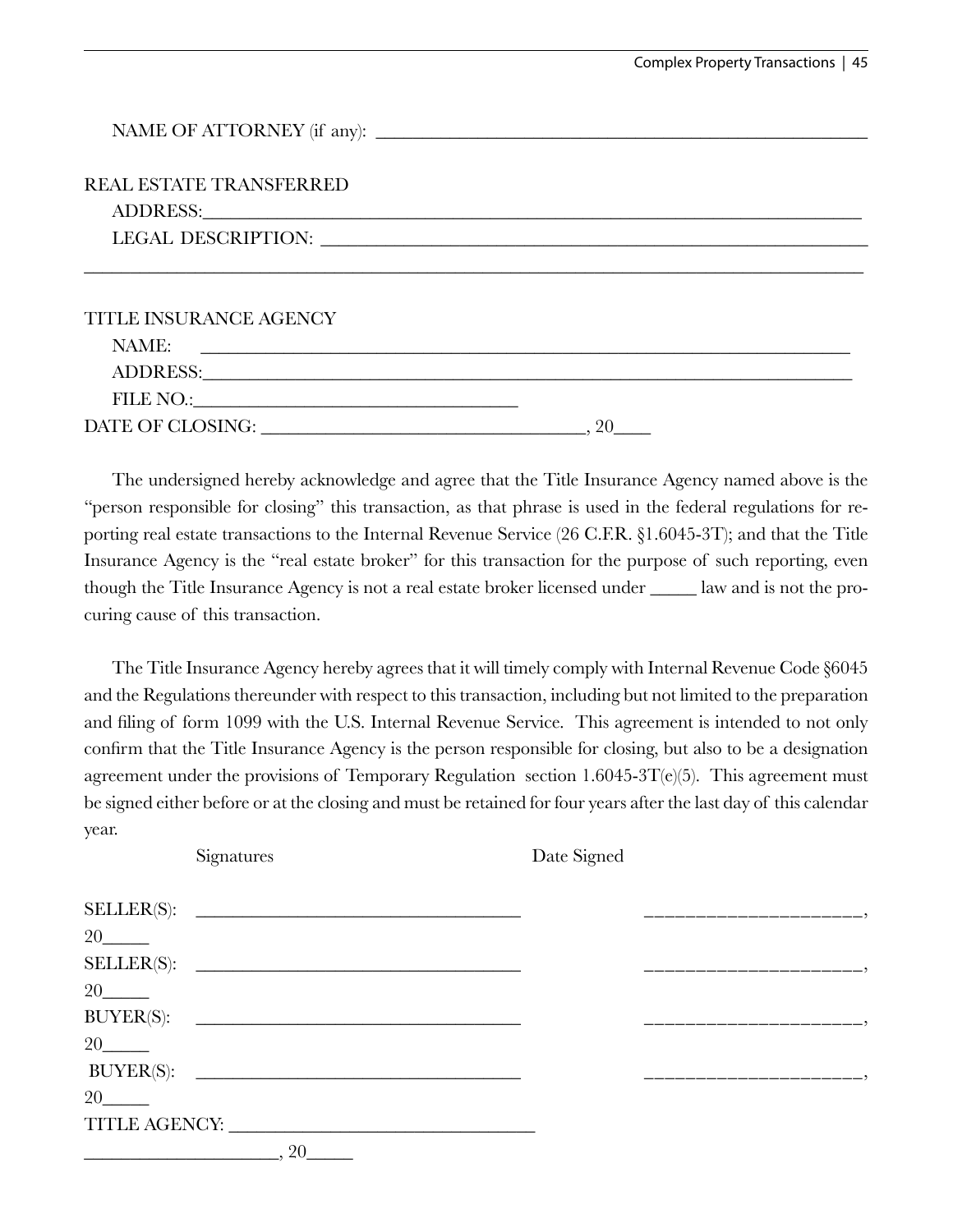### **APPENDIX 3**

## **Sample Diagram for Motel Deal**



## **APPENDIX 4**

## **Sample Due Diligence Checklist**

#### **(Existing Commercial/Retail Building)**

Note that this Appendix as well as Appendix 6 were prepared for a presentation to Florida lawyers. Acronyms used in this Appendix and in Appendix 6 are typical in Florida, but likely have equivalents in all states. Those acronyms include the following:  $DRI = Development$  of Regional Impact;  $FSP = Final$  site plan; CLOS = Certificate of Level of Service (Traffic); DOR = Florida Department of Revenue; WMD = Water Management District (several in Florida); DEP = Florida Department of Environmental Protection; CDD = Community Development District (a special taxing district); O&M = Ownership & Maintenance (fees in a CDD).

This is not meant to be a complete list of all items that must be reviewed with respect to a particular project. This list is not intended to address all title and title insurance-related items. Other due diligence items must be addressed based on the type of project, particular property and location, applicable state and local jurisdiction(s), whether project is in a DRI or master-planned development, status/identity of Seller, type of tenants, etc. Further, this list is primarily for a fully-developed project, not a vacant parcel that needs to be permitted and developed with infrastructure and vertical improvements.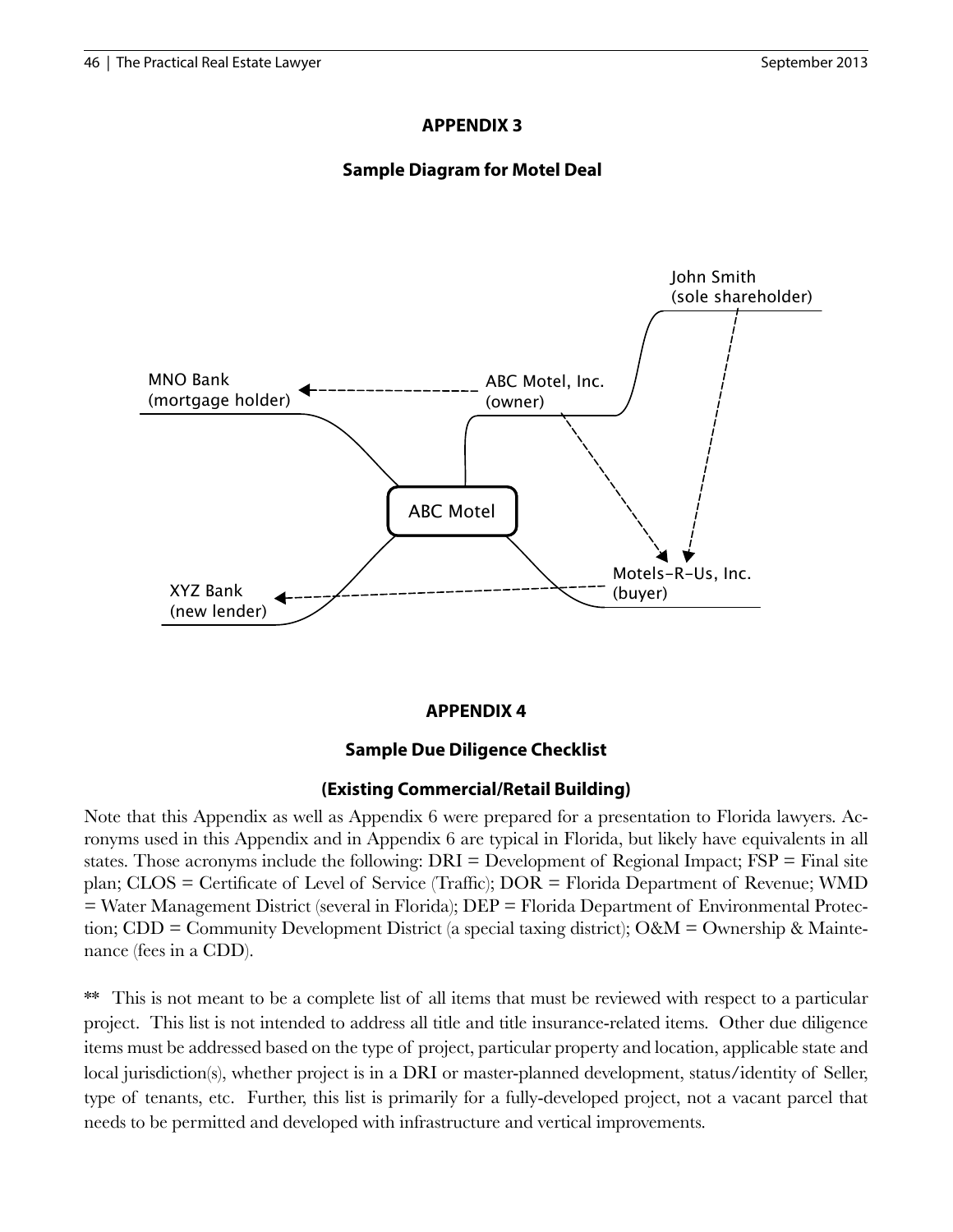| <b>Item</b>                     | Responsibility | <b>Deadline/Status</b> | <b>Comments</b>         |
|---------------------------------|----------------|------------------------|-------------------------|
| 1. Obtain existing              |                |                        |                         |
| documentation from Seller       |                |                        |                         |
| before Due Diligence Period     |                |                        |                         |
| begins, e.g.:                   |                |                        |                         |
|                                 |                |                        |                         |
| a) all written Tenant Leases;   |                |                        |                         |
| b) all equipment leases, if     |                |                        |                         |
| any; c) all insurance policies; |                |                        |                         |
| d) Service Contracts and        |                |                        |                         |
| other contracts concerning      |                |                        |                         |
| the Property; e) all licenses   |                |                        |                         |
| concerning the Property;        |                |                        |                         |
| f) all operating statements     |                |                        |                         |
| including, but not limited      |                |                        |                         |
| to, income and expense          |                |                        |                         |
| statements, year-end financial  |                |                        |                         |
| and monthly operating           |                |                        |                         |
| statements, and any and all     |                |                        |                         |
| books and records for the       |                |                        |                         |
| operations of the Property;     |                |                        |                         |
| g) all documents and            |                |                        |                         |
| agreements pertaining to        |                |                        |                         |
| the Tangible and Intangible     |                |                        |                         |
| Personal Property relating to   |                |                        |                         |
| the Property; h) all reports,   |                |                        |                         |
| studies, environmental          |                |                        |                         |
| audits and tests relating       |                |                        |                         |
| to the Property in Seller's     |                |                        |                         |
| possession; i) an updated rent  |                |                        |                         |
| roll; and j) all engineering    |                |                        |                         |
| and architectural plans and     |                |                        |                         |
| specifications, drawings        |                |                        |                         |
| and surveys relating to         |                |                        |                         |
| the Property in Seller's        |                |                        |                         |
| possession.                     |                |                        |                         |
| 2. Title Commitment &           |                |                        | Seller to provide prior |
| copies of exceptions            |                |                        | policy                  |
|                                 |                |                        |                         |
|                                 |                |                        |                         |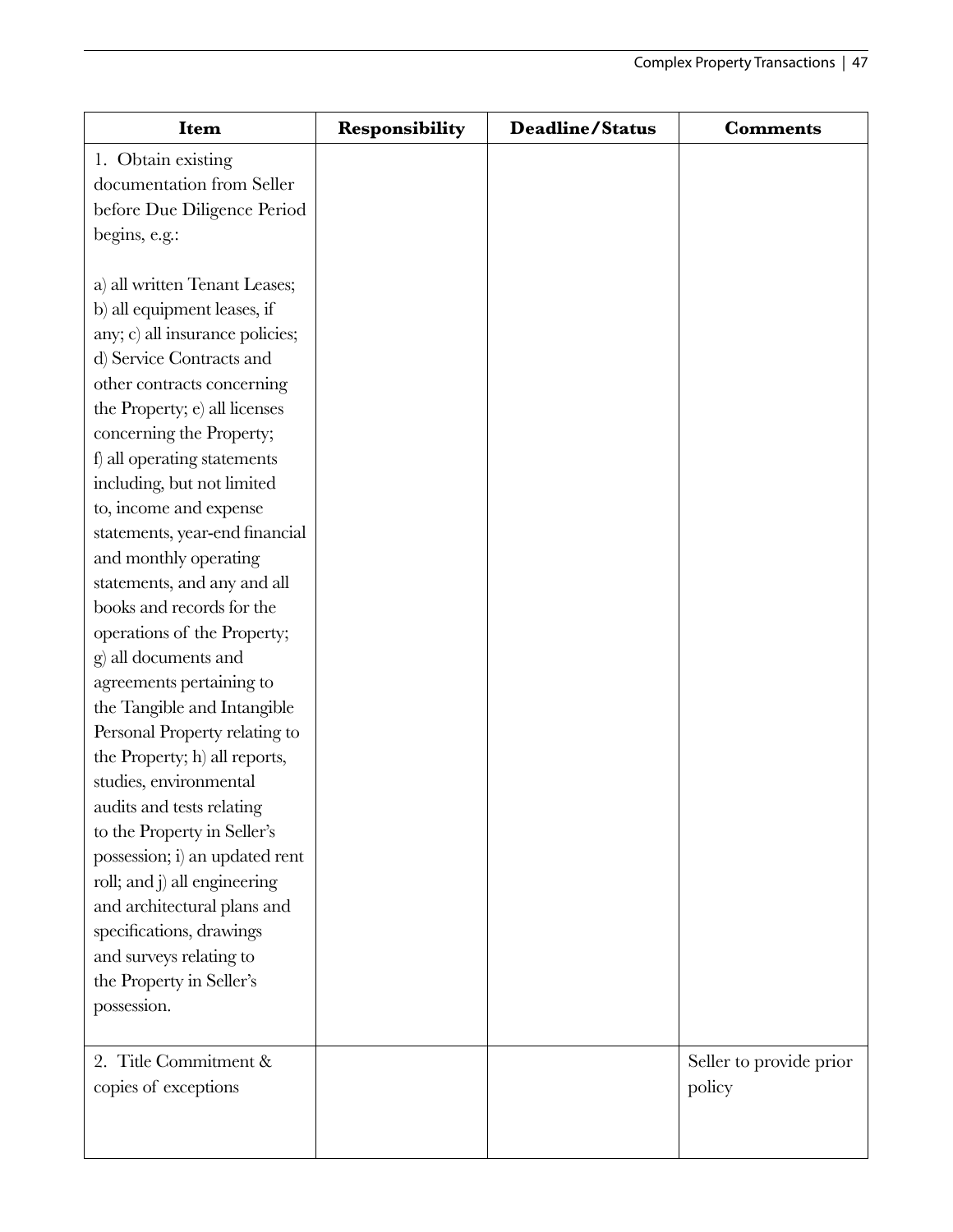| <b>Item</b>                                                                                                                                                                                                                                         | Responsibility                           | <b>Deadline/Status</b> | <b>Comments</b>                                                                                                                                                          |
|-----------------------------------------------------------------------------------------------------------------------------------------------------------------------------------------------------------------------------------------------------|------------------------------------------|------------------------|--------------------------------------------------------------------------------------------------------------------------------------------------------------------------|
| 3. Survey showing<br>improvements & title<br>exceptions (easements, etc.)                                                                                                                                                                           | Buyer                                    |                        | Seller to provide<br>prior survey(s);<br>Buyer's surveyor<br>needs prior survey<br>and copies of all title<br>exceptions (easements,<br>Declarations, plats,<br>$etc.$ ) |
| 4. Written loan<br>commitment from lender<br>(with comprehensive list<br>of conditions attached or<br>included)                                                                                                                                     |                                          |                        | Commitment fee<br>due at time of Buyer<br>signing                                                                                                                        |
| 5. Phase 1 Environmental                                                                                                                                                                                                                            | Buyer/lender<br>(approved<br>consultant) |                        | Seller to provide prior<br>environmental studies                                                                                                                         |
| 6. Phase 2 (or limited Ph.2)<br>environmental                                                                                                                                                                                                       |                                          |                        |                                                                                                                                                                          |
| 7. General building & site<br>inspection, including but<br>not limited to, exterior, roof,<br>parking areas, drainage,<br>retention, tenant spaces,<br>loading docks, garbage<br>receptacles; Building, fire<br>and other Code compliance<br>issues |                                          |                        | Seller to provide<br>plans, specs, prior<br>inspection reports &<br>maintenance/repair<br>& replacement logs &<br>back-up                                                |
| 8. Structural building<br>inspection                                                                                                                                                                                                                |                                          |                        | Seller to provide<br>copies of prior<br>inspection reports                                                                                                               |
| 9. Mechanical/electrical/<br>HVAC inspection                                                                                                                                                                                                        |                                          |                        | Seller to provide<br>copies of prior<br>inspection reports                                                                                                               |
| 10. Review, abstract &<br>analyze tenant leases &<br>Landlord's tenant files                                                                                                                                                                        |                                          |                        | Seller to provide leases<br>& all amendments,<br>side letters, rent rolls,<br>lease summaries,<br>payment history, etc.                                                  |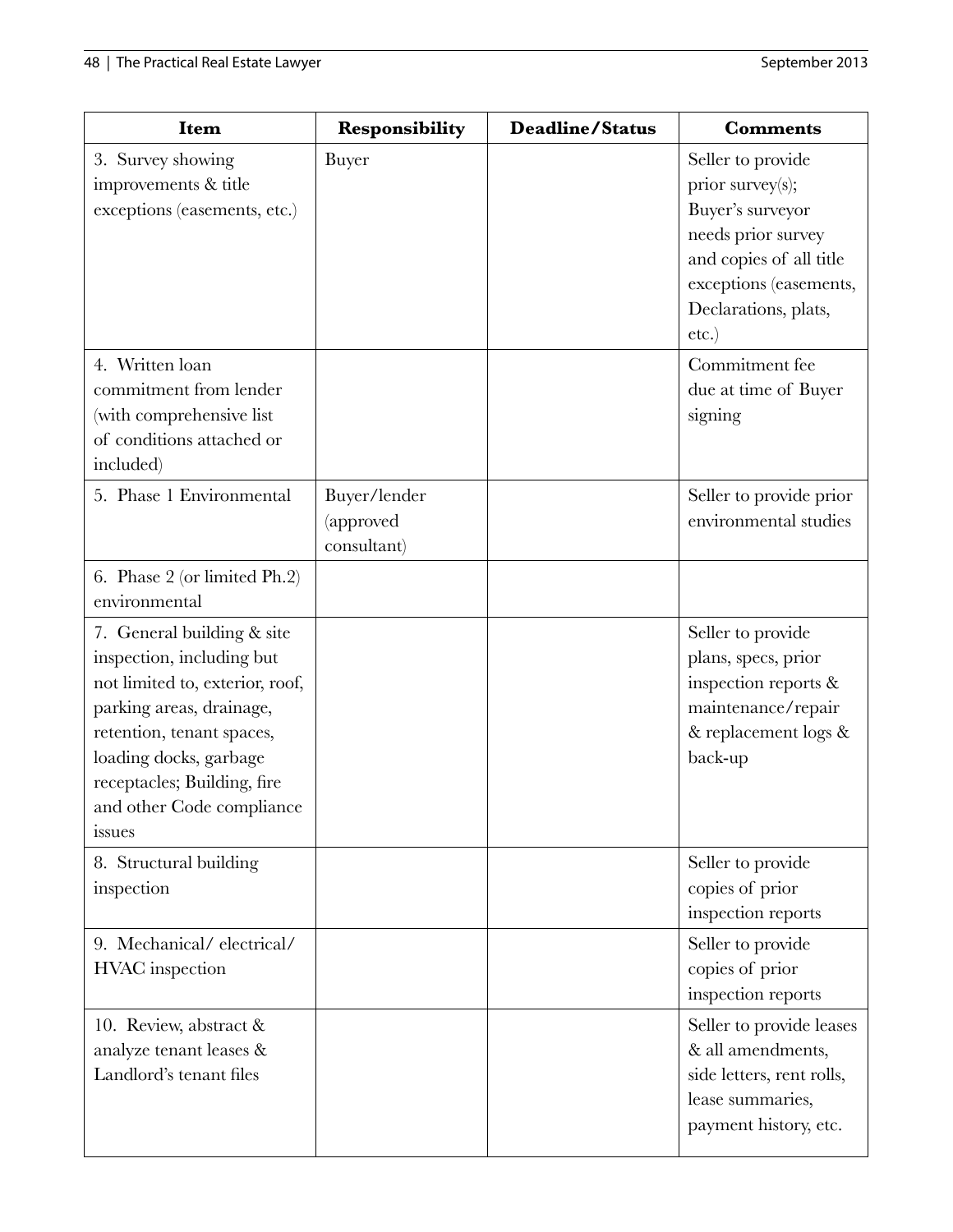| <b>Item</b>                                                                                                                                                                                                                                                                                                                                                                                                          | <b>Responsibility</b> | <b>Deadline/Status</b> | <b>Comments</b>                                                                            |
|----------------------------------------------------------------------------------------------------------------------------------------------------------------------------------------------------------------------------------------------------------------------------------------------------------------------------------------------------------------------------------------------------------------------|-----------------------|------------------------|--------------------------------------------------------------------------------------------|
| 11. Obtain and review<br>tenant estoppel letters. At a<br>minimum, should disclose:<br>+ base & $\%$ rent & status<br>of payment, any prepaids<br>+ security deposit<br>+ rent concessions<br>+ TI due from LL (past<br>or future)<br>+ no option to purchase<br>+ verify correct &<br>complete copy of lease<br>attached<br>+ identify any available<br>extensions<br>+ confirm no claims by<br>or against Landlord |                       |                        |                                                                                            |
| 12. Get Seller to sign<br>consent for Buyer to obtain<br>tax clearance letter from<br>DOR, and apply for same                                                                                                                                                                                                                                                                                                        |                       |                        |                                                                                            |
| 13. Obtain and review<br>all service, maintenance,<br>management contracts                                                                                                                                                                                                                                                                                                                                           |                       |                        | Seller to provide.<br>Determine timeframe<br>to terminate or accept<br>same, as applicable |
| 14. Obtain permits,<br>licenses, etc., for building &<br>operation, e.g.:<br>+ Building permit<br>+ Local & state licenses<br>as applicable<br>+ WMD & DEP permits                                                                                                                                                                                                                                                   |                       |                        |                                                                                            |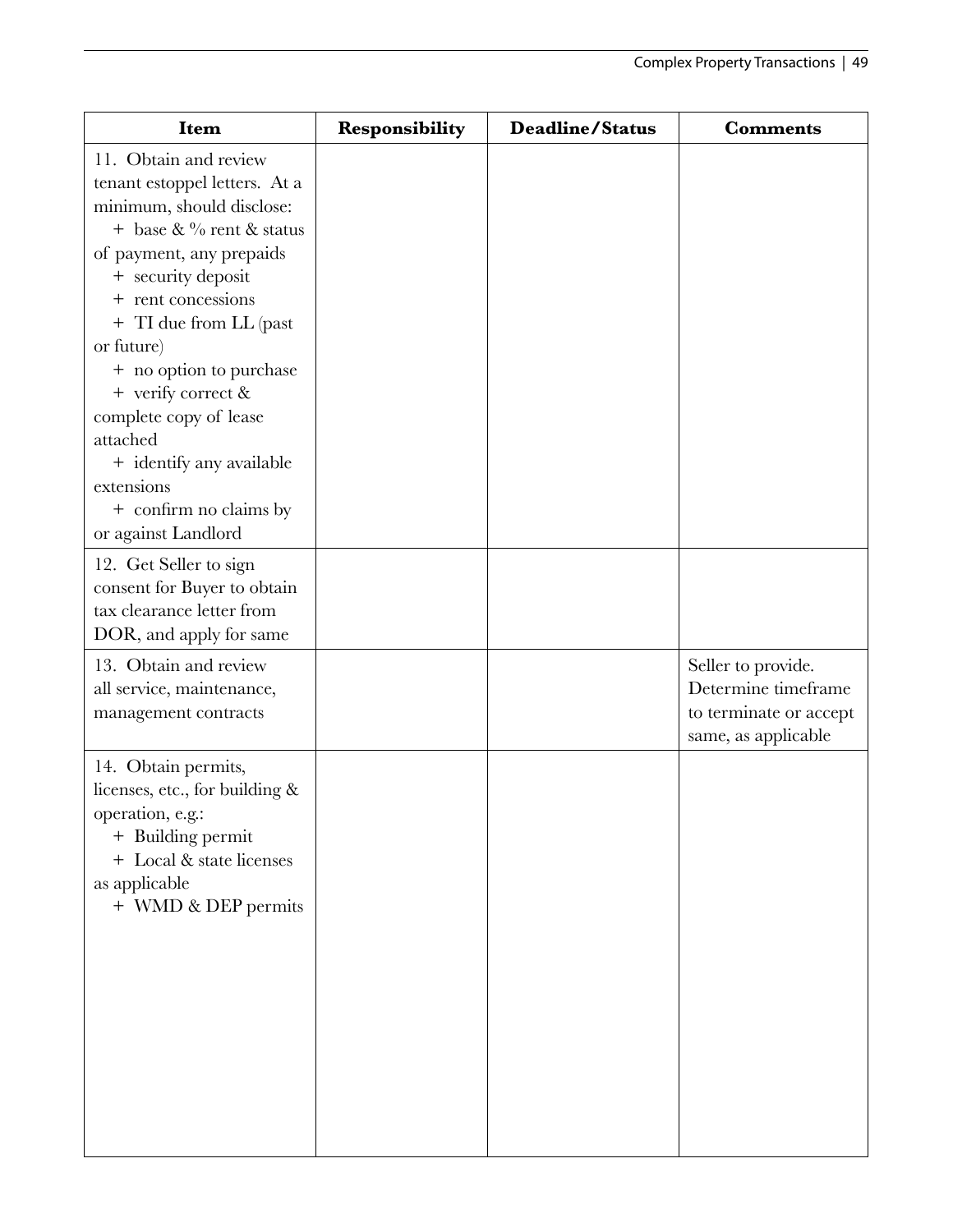| Item                                                                                                                                                                                                                                                                                                                                                        | <b>Responsibility</b> | <b>Deadline/Status</b> | <b>Comments</b>                                                |
|-------------------------------------------------------------------------------------------------------------------------------------------------------------------------------------------------------------------------------------------------------------------------------------------------------------------------------------------------------------|-----------------------|------------------------|----------------------------------------------------------------|
| 15. Request approval<br>information from applicable<br>local government, e.g.:<br>+ zoning compliance<br>letter<br>+ parking requirements<br>+ signage requirements<br>+ alcoholic beverage<br>status vis-à-vis tenants<br>+ review zoning<br>ordinance, PSP, FSP $\sim$<br>site plans and approval<br>stipulations & limitations<br>+ DRI DO (if in a DRI) | Buyer                 |                        |                                                                |
| 16. UCC search                                                                                                                                                                                                                                                                                                                                              |                       |                        |                                                                |
| 17. Seller identity search                                                                                                                                                                                                                                                                                                                                  |                       |                        |                                                                |
| 18. Property Owners<br>Association (if applicable) $\sim$<br>review books & records                                                                                                                                                                                                                                                                         |                       |                        | If a POA, obtain<br>estoppel letter                            |
| 19. Condominium<br>association or other master<br>association (if applicable) $\sim$<br>review books & records                                                                                                                                                                                                                                              |                       |                        | If a condo or master<br>association, obtain<br>estoppel letter |
| 20. Any wetlands or<br>ponds on site? Mitigation,<br>monitoring, maintenance<br>requirements?                                                                                                                                                                                                                                                               |                       |                        |                                                                |
| 21. Any reserved parking<br>or shared parking<br>arrangements? Code<br>parking issues if a space<br>leased in future to a more<br>intensive use (e.g., restaurant<br>vs. specialty retail)? Cross<br>access requirements (in<br>local government Code or<br>approvals) or cross access<br>easements?                                                        |                       |                        |                                                                |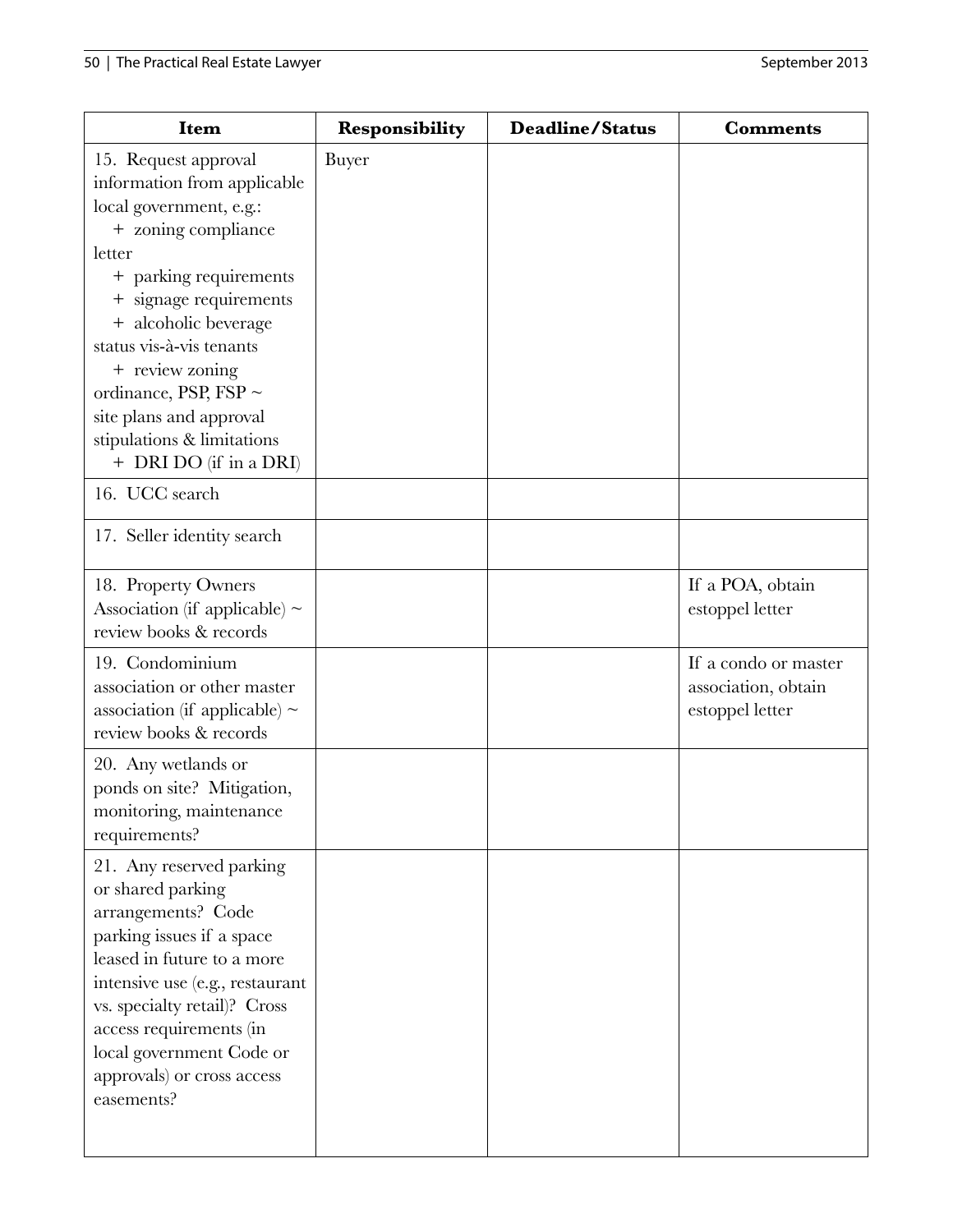| Item                                                                                                                                                                                                        | Responsibility                       | <b>Deadline/Status</b> | <b>Comments</b> |
|-------------------------------------------------------------------------------------------------------------------------------------------------------------------------------------------------------------|--------------------------------------|------------------------|-----------------|
| 22. Appraisal                                                                                                                                                                                               | Buyer/lender<br>(approved appraiser) |                        |                 |
| 23. Management of<br>property $\sim$ company or<br>Seller employee(s)? Does<br>Buyer want to consider<br>hiring?                                                                                            |                                      |                        |                 |
| 24. Service marks $\sim$ state,<br>federal $\sim$ name of building/<br>shopping center/ project                                                                                                             |                                      |                        |                 |
| 25. Insurance $\sim$ existing<br>coverage, pending & prior<br>claims                                                                                                                                        |                                      |                        |                 |
| 26. Income & expense<br>statements for property                                                                                                                                                             | Buyer/Buyer's<br>accountant          |                        |                 |
| 27. Review amount &<br>payment history of ad<br>valorem taxes $\sim$ any CDD<br>debt, O&M or other special<br>assessments?                                                                                  |                                      |                        |                 |
| 28. Warranties, e.g.:<br>$+$ roof<br>+ HVAC<br>+ equipment<br>+ fixtures; personal<br>property<br>+ paving                                                                                                  |                                      |                        |                 |
| 29. Any pending building<br>moratorium, condemnation,<br>roadway expansion or other<br>proceeding that would<br>impact future development<br>or redevelopment or cause<br>a nonconforming use<br>situation? |                                      |                        |                 |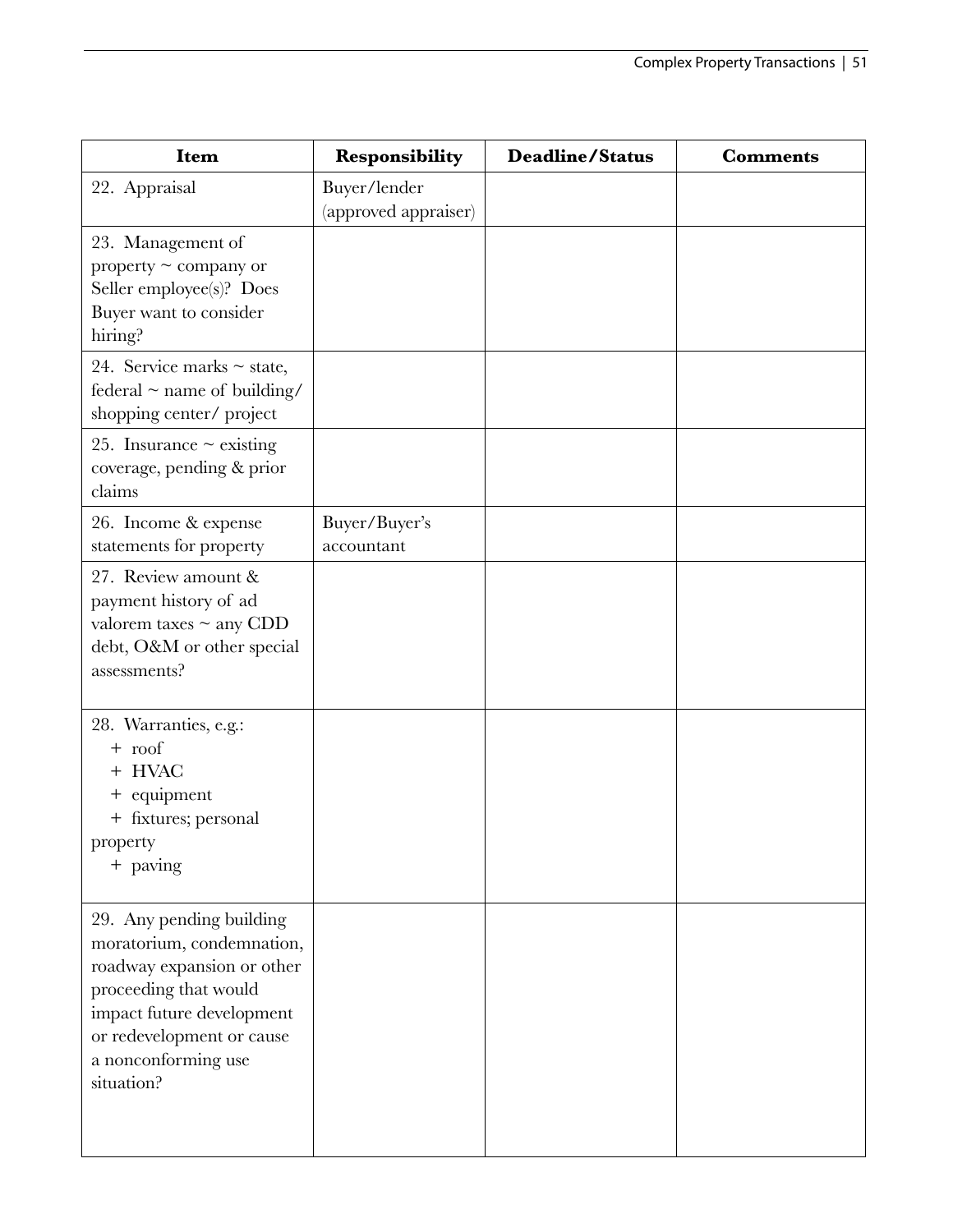| Item                                                                                                                                                                                                                                                                                                                                    | <b>Responsibility</b> | <b>Deadline/Status</b> | <b>Comments</b> |
|-----------------------------------------------------------------------------------------------------------------------------------------------------------------------------------------------------------------------------------------------------------------------------------------------------------------------------------------|-----------------------|------------------------|-----------------|
| 30. Confirm no pending<br>litigation, foreclosure,<br>bankruptcy of Seller                                                                                                                                                                                                                                                              |                       |                        |                 |
| 31. If a commercial/<br>retail property and includes<br>as-yet-undeveloped out<br>parcels, other considerations<br>including:<br>+ DRI, zoning and FSP<br>conditions<br>+ CLOS?<br>+ Declaration, plat,<br>condominium, master<br>association, easement,<br>parking, signage, etc.<br>considerations<br>+ available sf?<br>+ retention? |                       |                        |                 |
| 32. Additional matters<br>** based on particular<br>property:<br>$+$                                                                                                                                                                                                                                                                    |                       |                        |                 |

## **APPENDIX 5**

## **Sample Chapter 363 Sale Checklist**

(Note that this Checklist is drafted from the Perspective of a Real Estate Practitioner/Title Insurance Agent representing a Buyer in Middle District of Florida, Tampa Division)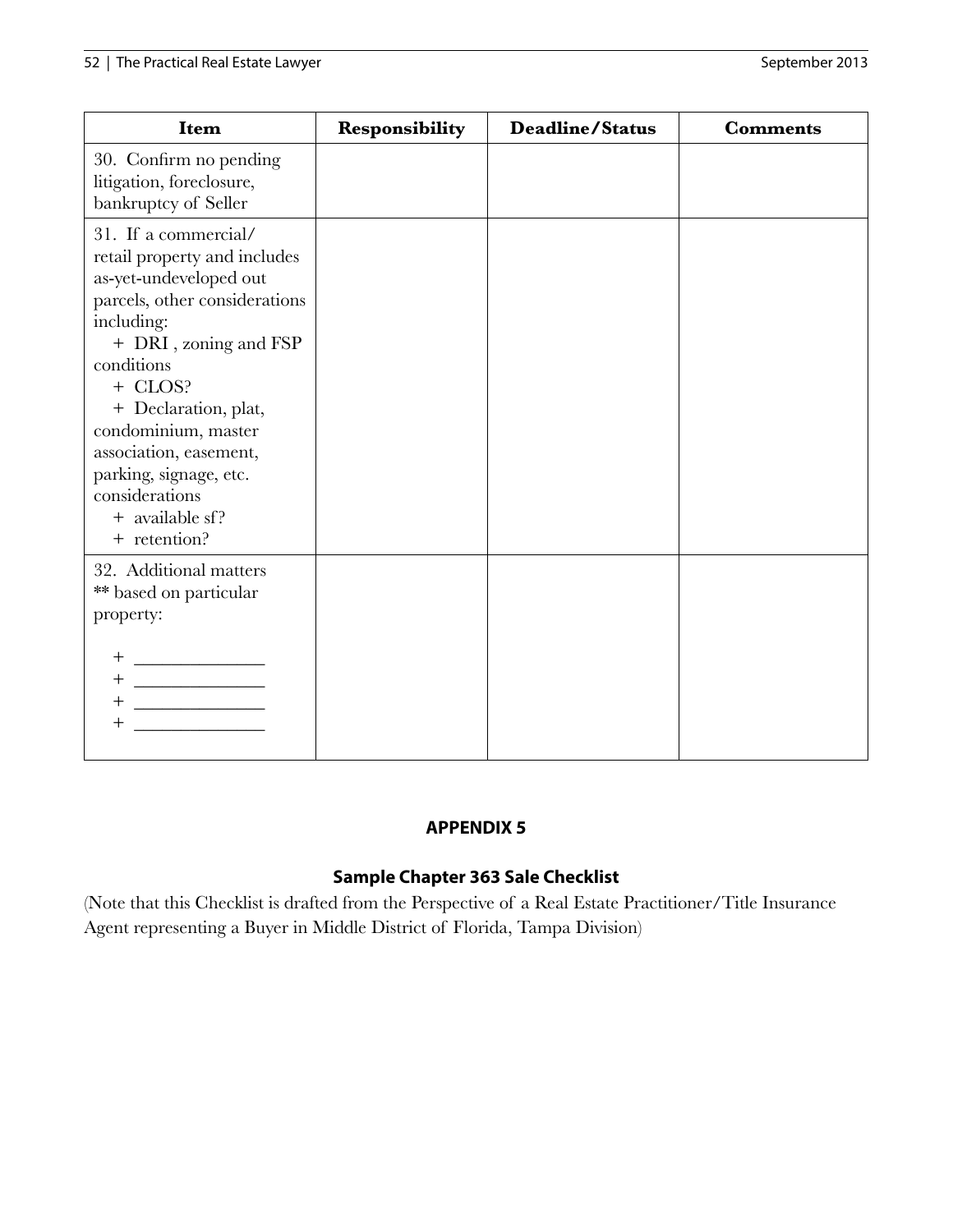"363 Sale": A sale of assets (real or personal) in a bankruptcy case, generally a Ch. 11 reorganization, pursuant to Section 363 of the Bankruptcy Code. The Court must authorize the sale of an asset (or in limited cases all or substantially all of the debtor's assets) that will be conveyed to a purchaser free and clear of liens and encumbrances. 363 sales permit the disposition of assets of the debtor outside of the ordinary course of business. For the real estate practitioner representing a purchaser pursuant to a 363 sale (especially in a complex commercial or large-scale property situation), there are numerous considerations that distinguish these transactions from the usual, with particular attention to the title insurance underwriting requirements as well as documentation issues.

This checklist deals primarily with the situation where you represent a client who has a contract to purchase a parcel of real estate.

| Item                                                            | <b>Issues/Comments</b>                     |
|-----------------------------------------------------------------|--------------------------------------------|
| 1. 363 process - a few highlights:                              |                                            |
| a. Debtor (DIP, or Trustee in Ch. 7) files Motion to Sell       |                                            |
| Property                                                        |                                            |
| b. Motion must contain all essential terms & conditions of      | b. If there are competing bidders,         |
| the sale (often attach contract $-$ purchaser in this situation | Motion will contain details and timing     |
| sometimes the "stalking horse")                                 | for submission of competing bids, and      |
| c. Notice to all creditors required, with opportunity to        | Motion might simply seek approval of       |
| object                                                          | an auction or other procedure to           |
| d. Usually there will be a hearing on the Motion, though        | determine who successful purchaser         |
| not always necessary if no objections.                          | will be.                                   |
| e. Requirements of Court approval of a Sale Motion              | e. See separate item below under           |
| include:                                                        | "Sale Order" for items required in sale    |
| + highest and best offer (not just \$\$ - other                 | order to satisfy title insurance           |
| considerations)                                                 | underwriting (in RE sale) requirements.    |
| + whether negotiations were arms-length                         |                                            |
| + whether the sale is in the best interests of the estate       |                                            |
| and its creditors.                                              |                                            |
| + whether the purchaser acted in good faith                     |                                            |
| f. Typically cannot approve a sale free and clear of            |                                            |
| secured creditors, so important to get those creditors on       |                                            |
| board if possible                                               |                                            |
| g. Note that "free and clear of encumbrances" does not          | g.  Even though Sale Order will            |
| include easements and certain other title exceptions (see       | often say "free and clear of all liens and |
| below)                                                          | encumbrances against the Land              |
| h. Sale Order will allocate proceeds of the sale among the      | whatsoever."                               |
| secured creditors with liens against the assets sold. If there  |                                            |
| are any excess proceeds, allocated to unsecured creditors and   |                                            |
| other claimants per Bankruptcy Code.                            |                                            |
| i. Your client/purchaser should also engage a bankruptcy        |                                            |
| lawyer                                                          |                                            |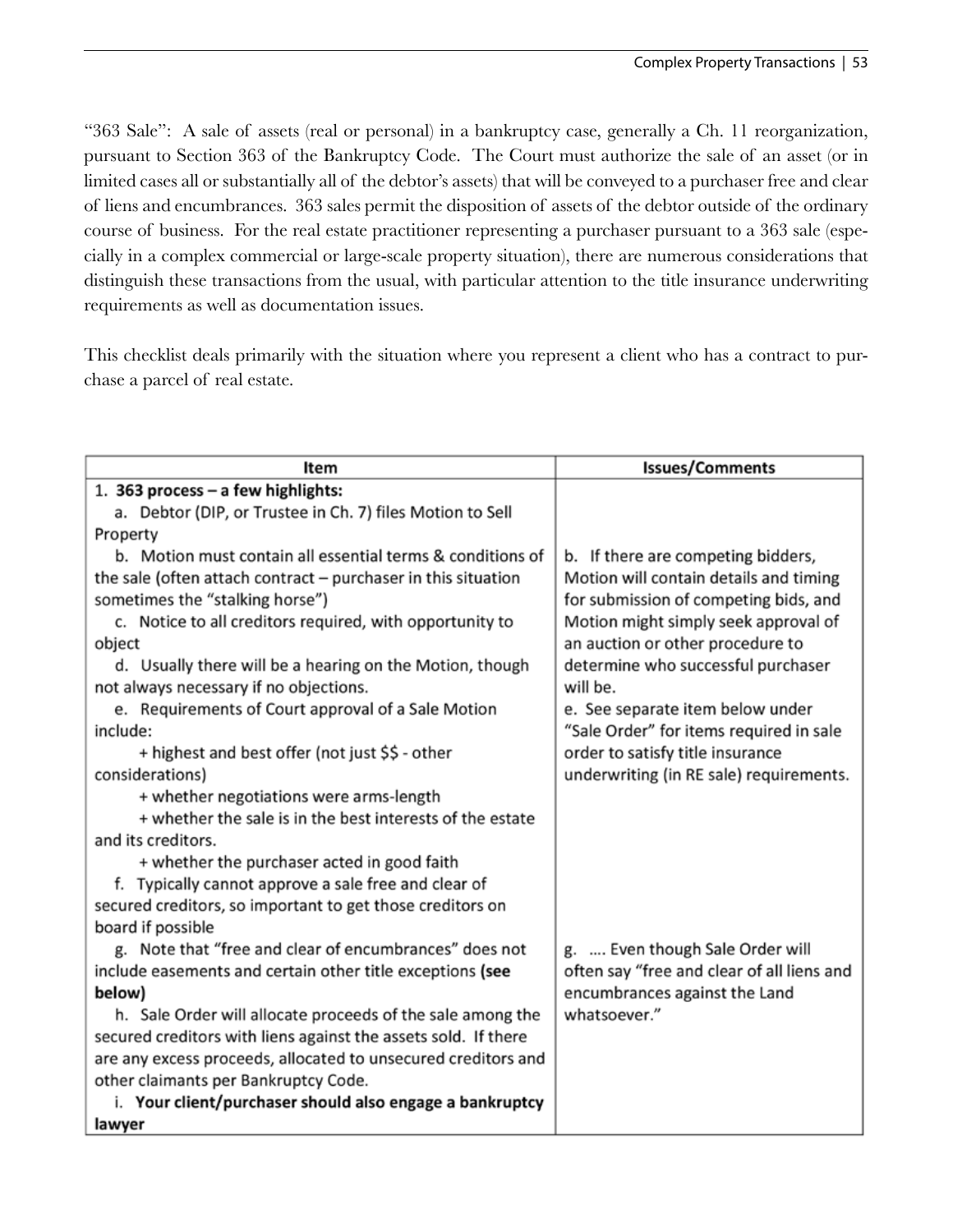| Item                                                                                                                       | <b>Issues/Comments</b>                                                |
|----------------------------------------------------------------------------------------------------------------------------|-----------------------------------------------------------------------|
| Timing of your purchaser client's contract - pre- or post-<br>2.                                                           |                                                                       |
| petition and other contract considerations                                                                                 |                                                                       |
| a. Ability to contemplate requirements of title insurer,                                                                   |                                                                       |
| e.g., Court approval of Sale Order, estoppels & releases from                                                              |                                                                       |
| lien holders                                                                                                               |                                                                       |
| b. Free look and built-in extensions of due diligence and                                                                  | b., f., g. Thorough due diligence even                                |
| closing date                                                                                                               | more important than usual because of                                  |
| c. Obtain title commitment pre-signing contract                                                                            | liens & other title issues; likelihood of                             |
| d. Amount of deposit                                                                                                       | unhappy tenants and others; unpaid                                    |
| e. Court approval required to execute contract post-                                                                       | CDD O&M, POA/HOA fees, taxes and                                      |
| petition (but requirement of sale order for pre-petition                                                                   | municipal liens; unrecorded                                           |
| contracts essentially the same result)                                                                                     | agreements; pending litigation; etc.                                  |
| f. Purchaser concern about due diligence time frame and                                                                    |                                                                       |
| spending \$\$ before approval either way                                                                                   |                                                                       |
| g. Seller representations and warranties - from a Debtor                                                                   |                                                                       |
| in bankruptcy??                                                                                                            |                                                                       |
| <b>Motion to Sell Real Property</b><br>3.                                                                                  | As Purchaser's counsel, best if you (and                              |
| a. Attach contract, if applicable, and summarize terms in                                                                  | your purchaser's bankruptcy counsel)                                  |
| Motion                                                                                                                     | have an opportunity to review Sale                                    |
| b. If legal description may change because of survey or                                                                    | Motion before filed.                                                  |
| otherwise, be sure to allow for that change in the contract                                                                |                                                                       |
| (final recorded Sale Order will need to include exact legal of                                                             |                                                                       |
| property being conveyed, however)                                                                                          |                                                                       |
| c. Summarize deposit, due diligence periods, \$ and other<br>obligations of debtor/seller - before and at closing, closing | c. Hopefully you have a title<br>commitment before Motion is filed so |
| date, available extensions, etc.                                                                                           | exceptions and requirements can be                                    |
| d. List all liens and claims of lien                                                                                       | confirmed and addressed                                               |
| e. Cover everything you'll need in Sale Order                                                                              |                                                                       |
| Title Insurance requirements and considerations<br>4.                                                                      | Title insurance companies are very                                    |
| a. Contents of Sale Order (see separate item)                                                                              | conservative in the current economic                                  |
| b. Recordation of certified copy of Sale Order required;                                                                   | climate, and are even more                                            |
| proof that notice of sale was given to the creditors whose                                                                 | conservative when the Seller is a                                     |
| liens are to be divested is required (put in sale order)                                                                   | debtor in bankruptcy. Underwriting                                    |
| c. Sometimes pending litigation and/or recorded                                                                            | counsel involvement is invaluable.                                    |
| documents reveal unrecorded agreements that affect or                                                                      | Obtain frequent title updates from title                              |
| potentially affect the Land and these will show up as                                                                      | company. Even if new claims of lien,                                  |
| exceptions                                                                                                                 | lawsuits, lis pendens are filed post-                                 |
| d. Title Commitment will specify certain requirements of                                                                   | petition and should not affect title, the                             |
| deed (see separate item)                                                                                                   | title companies are requiring there                                   |
| e. Owner's affidavit language non-standard because of                                                                      | removal - either by a release or                                      |
| existing liens, pending litigation                                                                                         | amended complaint/claim of lien/lis                                   |
|                                                                                                                            | pendens by the Plaintiff/lienor or by                                 |
|                                                                                                                            | order of the bankruptcy court. Title                                  |
|                                                                                                                            | insurance companies are not taking the                                |
|                                                                                                                            | risk of a claim in the future.                                        |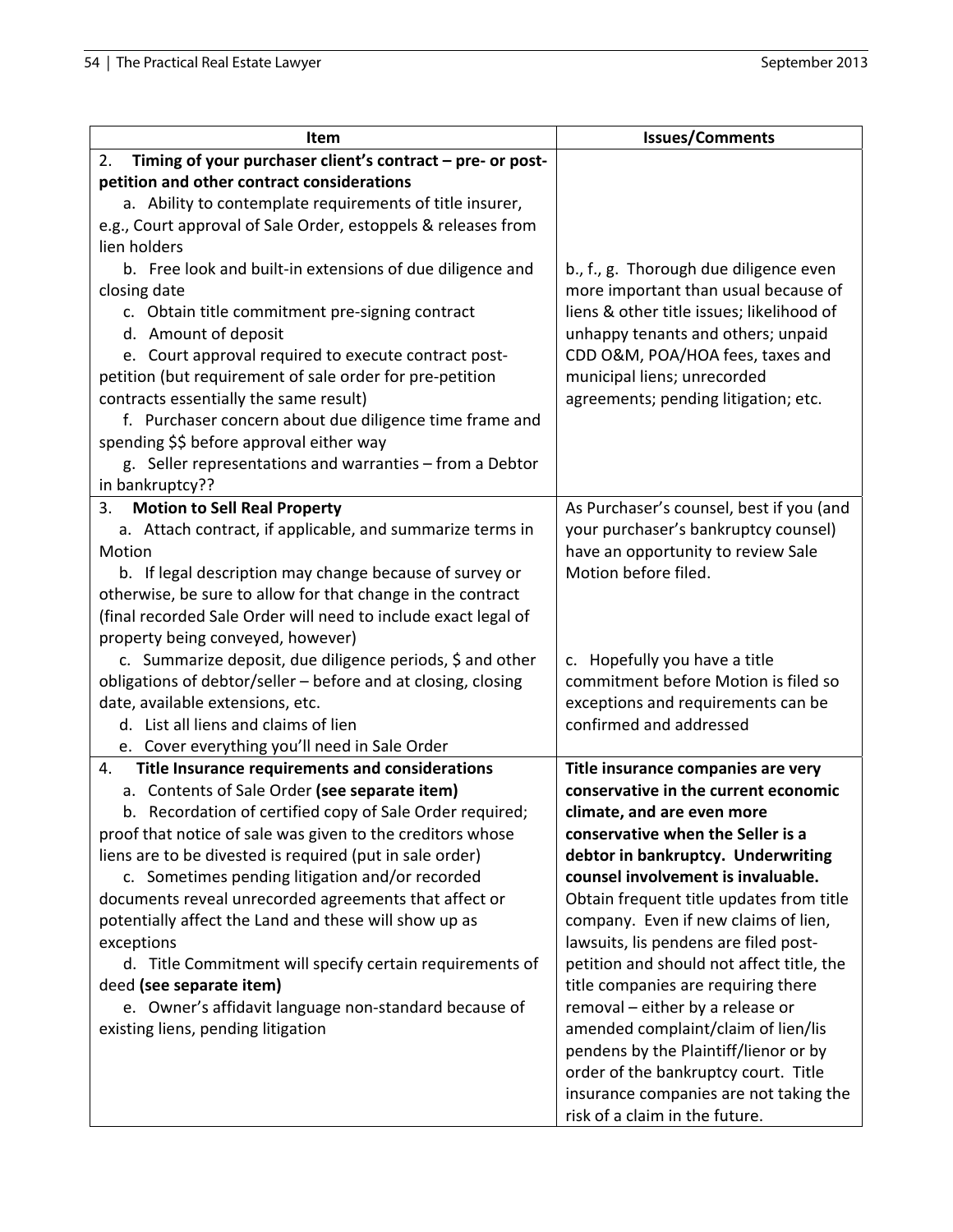| Item                                                              | <b>Issues/Comments</b> |
|-------------------------------------------------------------------|------------------------|
| <b>Contents of Sale Order</b><br>5.                               |                        |
| a. Usual language required by 363 (e.g., acted in good            |                        |
| faith and arms-length transaction; fair value; supported by       |                        |
| the secured creditors, if true; highest and best offer; etc.) $-$ |                        |
| to be supplied/approved by your purchaser's bankruptcy            |                        |
| counsel.                                                          |                        |
| b. Language stating that non-material amendments to the           |                        |
| contract that are not adverse to the Debtor's estate can be       |                        |
| entered into w/o Court order [provided consent is obtained        |                        |
| from _______ (mortgagees), if applicable]                         |                        |
| c. Language requiring creditors to execute UCC-3's and            |                        |
| any other document required to evidence release of the Land       |                        |
| from such creditor's claim - in form appropriate for recording    |                        |
| or filing                                                         |                        |
| d. Language allowing Debtor or your Purchaser to record           |                        |
| a certified copy of the Sale Order in public records              |                        |
| immediately before or coincident with Closing.                    |                        |
| e. "Free and clear of liens and encumbrances" language,           |                        |
| including but not limited to list of creditors' liens and claims  |                        |
| that are released from the Land.                                  |                        |
| f. Other language supporting the contract requirements,           |                        |
| as applicable to your transaction (e.g., typically requiring and  |                        |
| authorizing Debtor to comply with certain provisions of the       |                        |
| contract that require expenditure of \$\$)                        |                        |
| g. A finding by the Court that proper notice was given to         |                        |
| all creditors.                                                    |                        |
| Conveyance and other closing documents language for<br>6.         |                        |
| <b>DIP</b>                                                        |                        |
| a. Description/signature block for Debtor:                        |                        |
| [Debtor], a                                                       |                        |
| [insert type of entity], as debtor in possession of the           |                        |
| estate of [Debtor], a debtor in the case styled                   |                        |
| Case No. sall in                                                  |                        |
| the United States Bankruptcy Court for the [Middle                |                        |
| District of Florida, Tampa Division]                              |                        |
|                                                                   |                        |
| b. Additional language for deed [at a minimum]:                   |                        |
| The Property is transferred free and clear of any and all         |                        |
| liens, mortgages, claims, claims of lien, pledges, security       |                        |
| interests, interests, charges, unrecorded agreements and          |                        |
| encumbrances of any kind or nature whatsoever and                 |                        |
| whenever arising pursuant to 11 U.S.C. §363 and in                |                        |
| accordance with [Sale Order- insert title of order] entered       |                        |
|                                                                   |                        |
| States Bankruptcy Court, [Middle District of Florida,             |                        |
| Tampa Division], Case No. _______.                                |                        |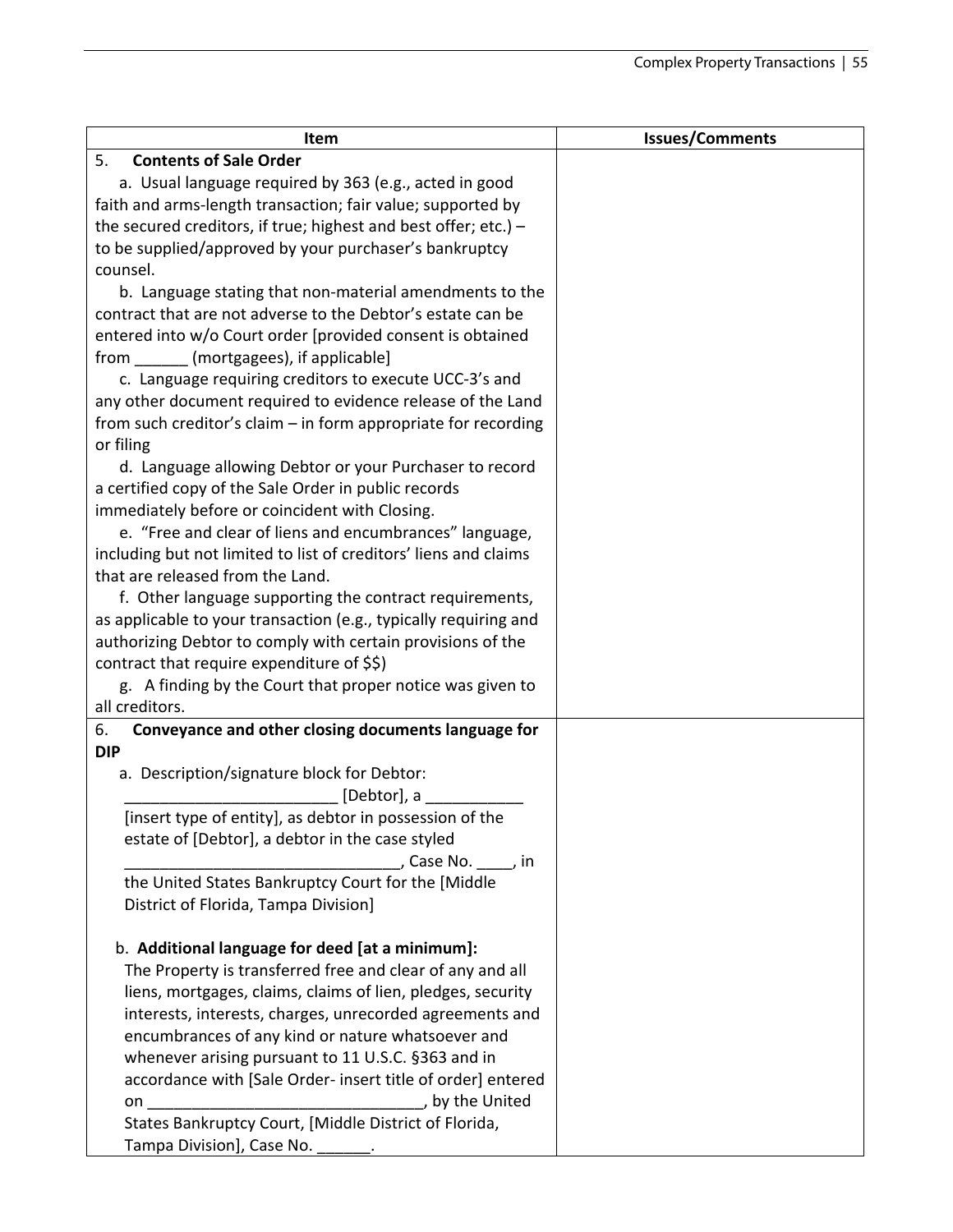| <b>Item</b>                                                                                                        | <b>Issues/Comments</b>                  |
|--------------------------------------------------------------------------------------------------------------------|-----------------------------------------|
| Title commitment requirements specific to bankruptcy<br>7.                                                         |                                         |
|                                                                                                                    |                                         |
| Sample requirement from Sched. B-I of title commitment:                                                            |                                         |
| "[Debtor/owner] has filed bankruptcy in the [Middle District                                                       |                                         |
| of Florida, Tampa Division], under Case No. 1996. The                                                              |                                         |
| following items are required relative thereto and to                                                               |                                         |
| effectuate the proposed sale or mortgage:                                                                          |                                         |
|                                                                                                                    |                                         |
| 1. Record a certified copy of bankruptcy court order                                                               |                                         |
| authorizing the transaction to be insured. Proof that the                                                          |                                         |
| motion/petition for the court order was given to the                                                               |                                         |
| debtor and all interested parties must be presented.                                                               |                                         |
| 2. The bankruptcy docket must show that the time for                                                               |                                         |
| appeal expired without the filing of an appeal.                                                                    |                                         |
|                                                                                                                    |                                         |
| 3. If the sale is to be free of liens: (a) the order must so                                                       | Notes:                                  |
| state; (b) proof is required that 21 days' notice of the sale                                                      | The red sentence language was added     |
| was given to the creditor whose lien is to be divested; (c)                                                        | with underwriting counsel approval so   |
| the deed from the Debtor in possession to the purchaser                                                            | we, as purchaser's counsel & title      |
| must state that the conveyance is free of liens; and (d)                                                           | agent, could be sure which              |
| approval from the Underwriting Department is required.                                                             | requirements would be satisfied if      |
| Upon compliance, with this requirement, Items No. __<br>through __ inclusive, on Schedule B-Section 1 herein, will | these conditions were met.              |
| automatically be satisfied. The Company reserves the                                                               | With underwriting counsel approval,     |
| right to make additional requirements and /or exceptions                                                           | the purple sentence was deleted         |
| upon review of the petition and order for sale free &                                                              | immediately prior to closing, after     |
| clear.                                                                                                             | bankruptcy docket and circuit court     |
|                                                                                                                    | docket had been checked and current     |
| 4. Record deed from trustee or debtor in possession to                                                             | title search performed.                 |
| the purchaser. The deed should recite the case number                                                              |                                         |
| and court in which the bankruptcy is pending."                                                                     |                                         |
| Best advice if your client is a purchaser from a debtor in<br>8.                                                   |                                         |
| a bankruptcy proceeding:<br>a. Don't think you can act as bankruptcy counsel unless                                | Helpful hint when you do go to          |
| you are a bankruptcy lawyer. If you don't have a bankruptcy                                                        | bankruptcy court (Tampa) – with your    |
| lawyer in your firm, associate with one. (Vice versa advice to                                                     | bankruptcy lawyer: take driver's        |
| the bankruptcy lawyers who shouldn't act as RE/title                                                               | license and bar card. No phones, iPads, |
| counsel.)                                                                                                          | laptops in court house, but if you have |
| b. If you are writing the title insurance, become best                                                             | your bar card you can put them in a     |
| friends with underwriting counsel whom you trust.                                                                  | locker inside security.                 |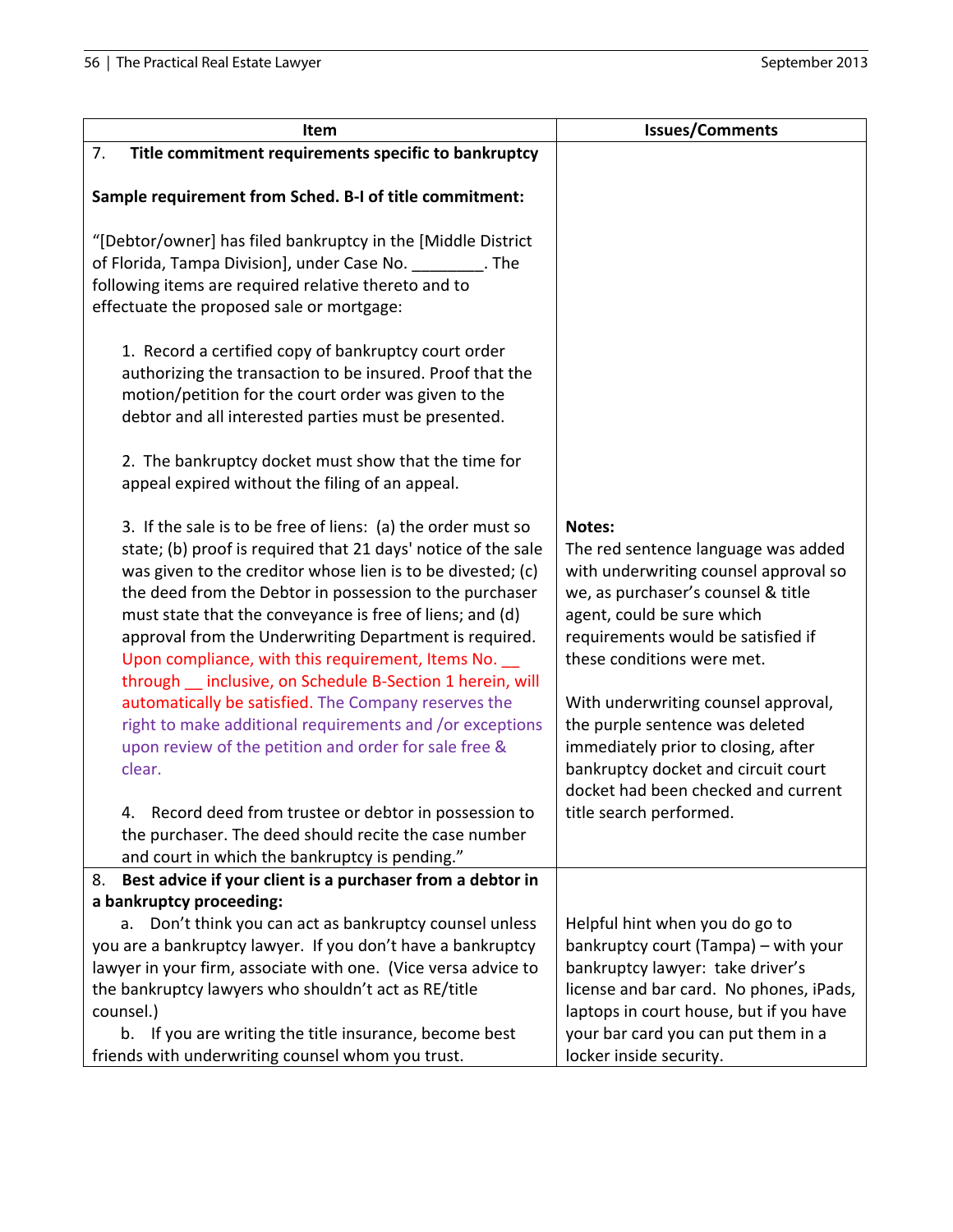# **APPENDIX 6**

# **Sample Closing Checklist**

# **Vacant Land – Development Parcel**

| <b>BUYER:</b>                       | $\overline{\phantom{a}}$ , a $\overline{\phantom{a}}$                                                                  |
|-------------------------------------|------------------------------------------------------------------------------------------------------------------------|
| <b>BUYER'S</b><br><b>ATTORNEY:</b>  | <u> 1990 - Jan James James James James James James James James James James James James James James James James J</u>   |
| <b>SELLER:</b>                      | $\sim$ $a$                                                                                                             |
| <b>SELLER'S</b><br><b>ATTORNEY:</b> | <u> 1989 - Johann Barn, mars ann an t-Amhain ann an t-Amhain ann an t-Amhain ann an t-Amhain an t-Amhain ann an t-</u> |
| <b>TITLE AGENT:</b>                 |                                                                                                                        |
|                                     |                                                                                                                        |
|                                     |                                                                                                                        |
| PROPERTY:                           | <u> 1989 - Johann Barbara, martxa alemaniar argumento este alemaniar alemaniar alemaniar alemaniar alemaniar al</u>    |
|                                     | REVISED AS OF $\_\_\_\_\_\$ , 20 $\_\_\_\$                                                                             |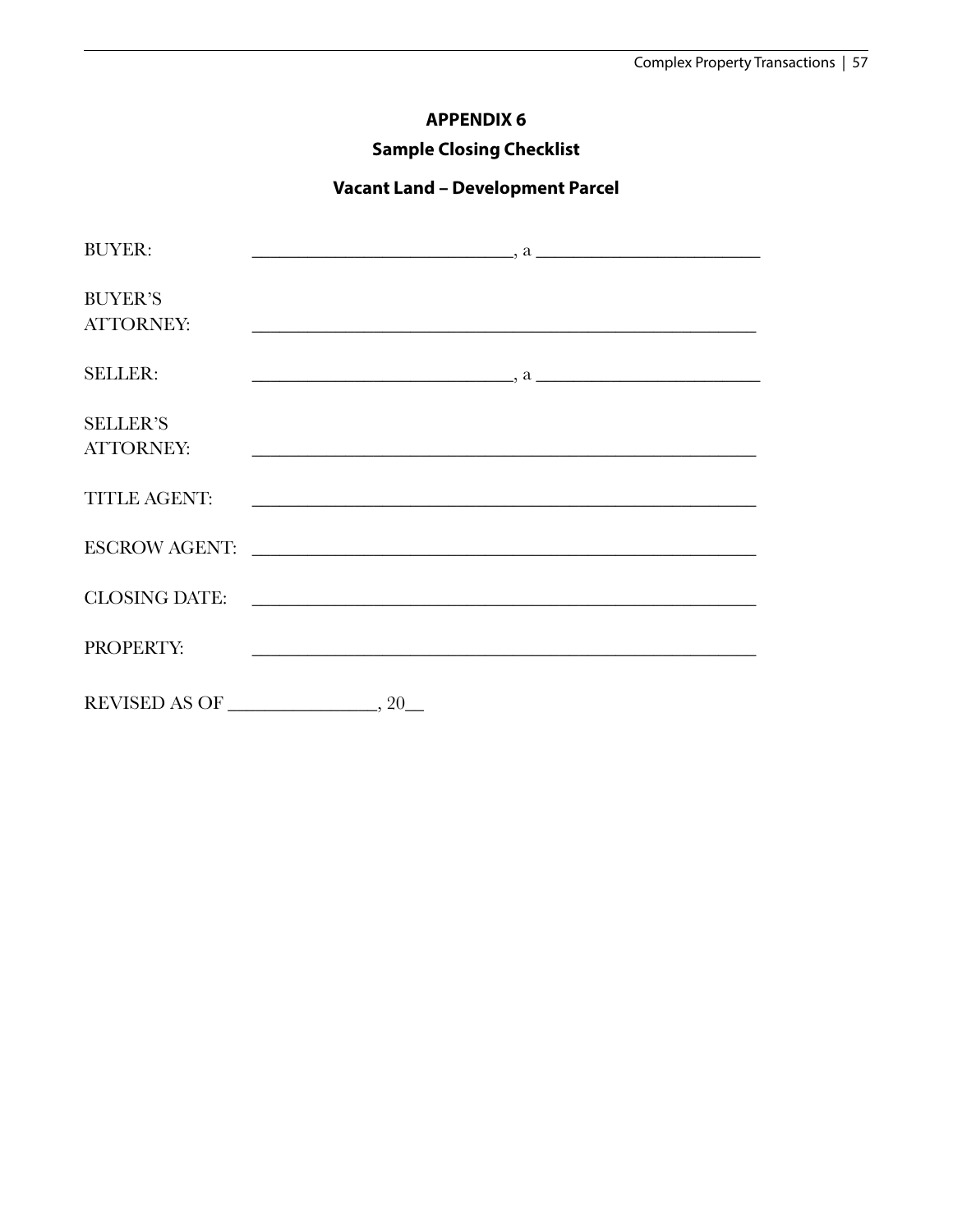| <b>Item</b>                                                                                                             | <b>Comments</b>                                                                                                                                                                                                                                                                                                                                                 | <b>Responsibility/Status</b>      |
|-------------------------------------------------------------------------------------------------------------------------|-----------------------------------------------------------------------------------------------------------------------------------------------------------------------------------------------------------------------------------------------------------------------------------------------------------------------------------------------------------------|-----------------------------------|
| 1. Agreement for Purchase<br>and Sale                                                                                   |                                                                                                                                                                                                                                                                                                                                                                 | BUYER/SELLER/<br><b>ATTORNEYS</b> |
| 1.a. Amendments to<br>Agreement for Purchase and<br>Sale (if necessary)                                                 |                                                                                                                                                                                                                                                                                                                                                                 | BUYER/SELLER/<br><b>ATTORNEYS</b> |
| 1.b. Assignment and<br>Assumption of Agreement<br>for Purchase and Sale (if<br>applicable and permitted by<br>contract) | <b>Executed by Buyer and</b><br>Assignee (and Seller, if Seller<br>consent required)                                                                                                                                                                                                                                                                            |                                   |
| 2. Title Commitment                                                                                                     | +Agreeing to insure Land<br>being purchased fee simple,<br>as well as any off-site<br>easements serving land, if<br>applicable; also agreeing to<br>insure mortgage by Buyer, if<br>applicable<br>+ Buyer's Attorney to<br>review requirements of title<br>commitment to determine<br>whether acceptable (under<br>contract or otherwise) and<br>how to handle. | <b>TITLE AGENT</b>                |
| 2.a. Replacement Title<br>Commitment and/or pre-<br>closing endorsements                                                | As necessary                                                                                                                                                                                                                                                                                                                                                    | <b>TITLE AGENT</b>                |
| 2.b. Marked-down Title<br>commitment or closing<br>endorsement for closing                                              | Update title search pre-<br>closing                                                                                                                                                                                                                                                                                                                             | <b>TITLE AGENT</b>                |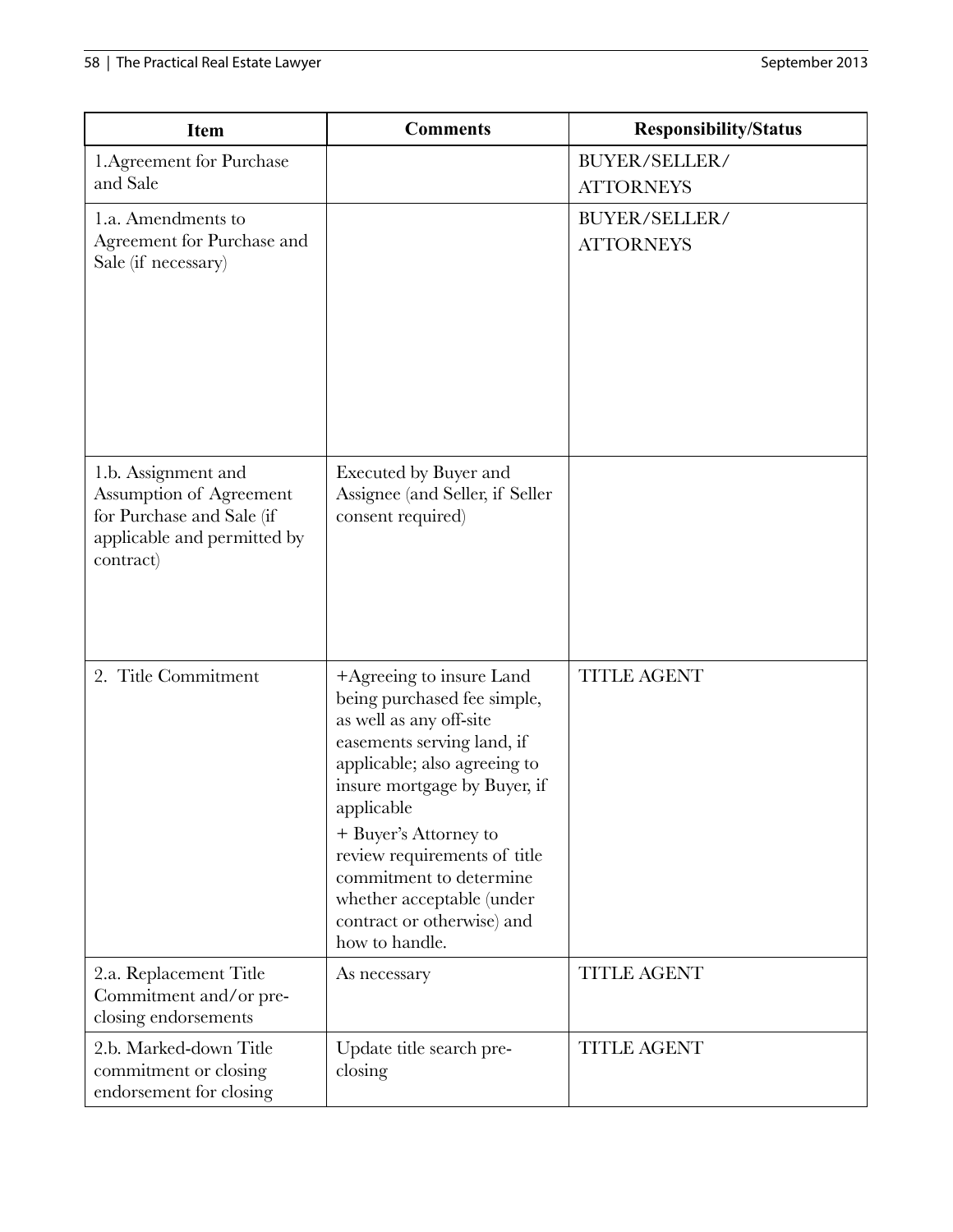| <b>Item</b>                                                                                                                                                       | <b>Comments</b>                                                                                                                                                                                                                                                                                                                                                                 | <b>Responsibility/Status</b>                  |
|-------------------------------------------------------------------------------------------------------------------------------------------------------------------|---------------------------------------------------------------------------------------------------------------------------------------------------------------------------------------------------------------------------------------------------------------------------------------------------------------------------------------------------------------------------------|-----------------------------------------------|
| 3. W-9 form from Buyer for<br>deposit to an interest-bearing<br>escrow account (if interest-<br>bearing account required by<br>contract)                          | Note: Original W-9 from<br>buyer often required by the<br>bank to open escrow account                                                                                                                                                                                                                                                                                           | <b>BUYER</b>                                  |
| 4. Survey                                                                                                                                                         | + Check that legal<br>description matches title<br>commitment<br>+ Check legal access<br>+ Should include reference<br>to title commitment & show<br>all exceptions that can be<br>located<br>+ Survey to include off-<br>site easements serving the<br>land being purchased, if<br>applicable<br>$+$ Check certification $-\operatorname{less}$<br>than 90 days before closing | <b>BUYER/BUYER'S ATTORNEY</b>                 |
| 5. Surveyor's sketches and<br>legal descriptions of Land<br>and easements (if applicable)<br>to attach to deed and other<br>conveyance documents for<br>recording |                                                                                                                                                                                                                                                                                                                                                                                 | <b>BUYER/BUYER'S ATTORNEY</b>                 |
| 6. Closing Protection Letter                                                                                                                                      |                                                                                                                                                                                                                                                                                                                                                                                 | <b>TITLE AGENT</b>                            |
| 7. UCC Search                                                                                                                                                     |                                                                                                                                                                                                                                                                                                                                                                                 | <b>BUYER/BUYER'S ATTORNEY</b>                 |
| 8. Property Lien Search<br>Report                                                                                                                                 |                                                                                                                                                                                                                                                                                                                                                                                 | <b>BUYER'S ATTORNEY/TITLE</b><br><b>AGENT</b> |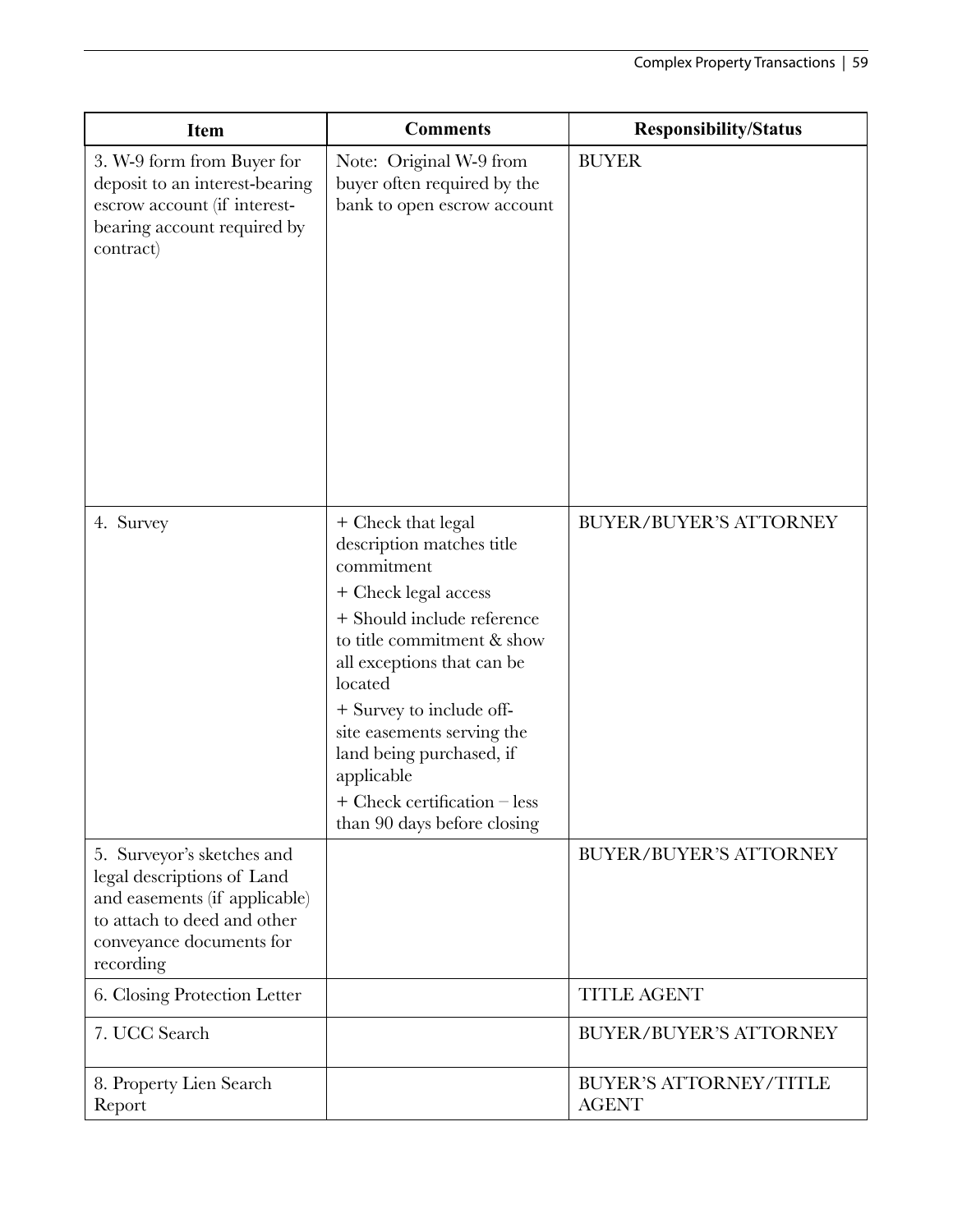| <b>Item</b>                                                                                                                                                                                | <b>Comments</b>                                                                                                                                                                                                                                                                             | <b>Responsibility/Status</b> |
|--------------------------------------------------------------------------------------------------------------------------------------------------------------------------------------------|---------------------------------------------------------------------------------------------------------------------------------------------------------------------------------------------------------------------------------------------------------------------------------------------|------------------------------|
| 9. Due diligence<br>documentation                                                                                                                                                          | See separate due diligence<br>checklist                                                                                                                                                                                                                                                     | <b>BUYER</b>                 |
| 10. Certificate of Good<br>Standing - Seller                                                                                                                                               | Note that title agent will<br>need, in advance of closing,<br>copies of Articles of<br>Incorporation, Articles of<br>Organization, Operating<br>Agreements and Partnership<br><b>Agreements</b> (depending<br>on the entity type) for title<br>insurance purposes                           | <b>SELLER</b>                |
| 11. Seller's Corporate<br>Resolution (or LLC<br>Certificate or Partnership<br>Resolution authorizing<br>transaction and setting forth<br>Members and authorized<br>signatories for Seller) | Usually required to be<br>recorded;                                                                                                                                                                                                                                                         | <b>SELLER</b>                |
| 12. Certificate of Good<br>$Standing - Buyer$                                                                                                                                              | Note that title agent will<br>need, in advance of closing,<br>copies of Articles of<br>Incorporation, Articles of<br>Organization, Operating<br>Agreements and Partnership<br>Agreements (depending<br>on the entity type) for title<br>insurance purposes if issuing<br>a mortgagee policy | <b>BUYER</b>                 |
| 13. Buyer's Corporate<br>Resolution (or LLC<br>Certificate or Partnership<br>Resolution authorizing<br>transaction and setting forth<br>Members and authorized<br>signatories for Buyer)   | Usually required to be<br>recorded if mortgagee title<br>insurance will be issued                                                                                                                                                                                                           | <b>BUYER</b>                 |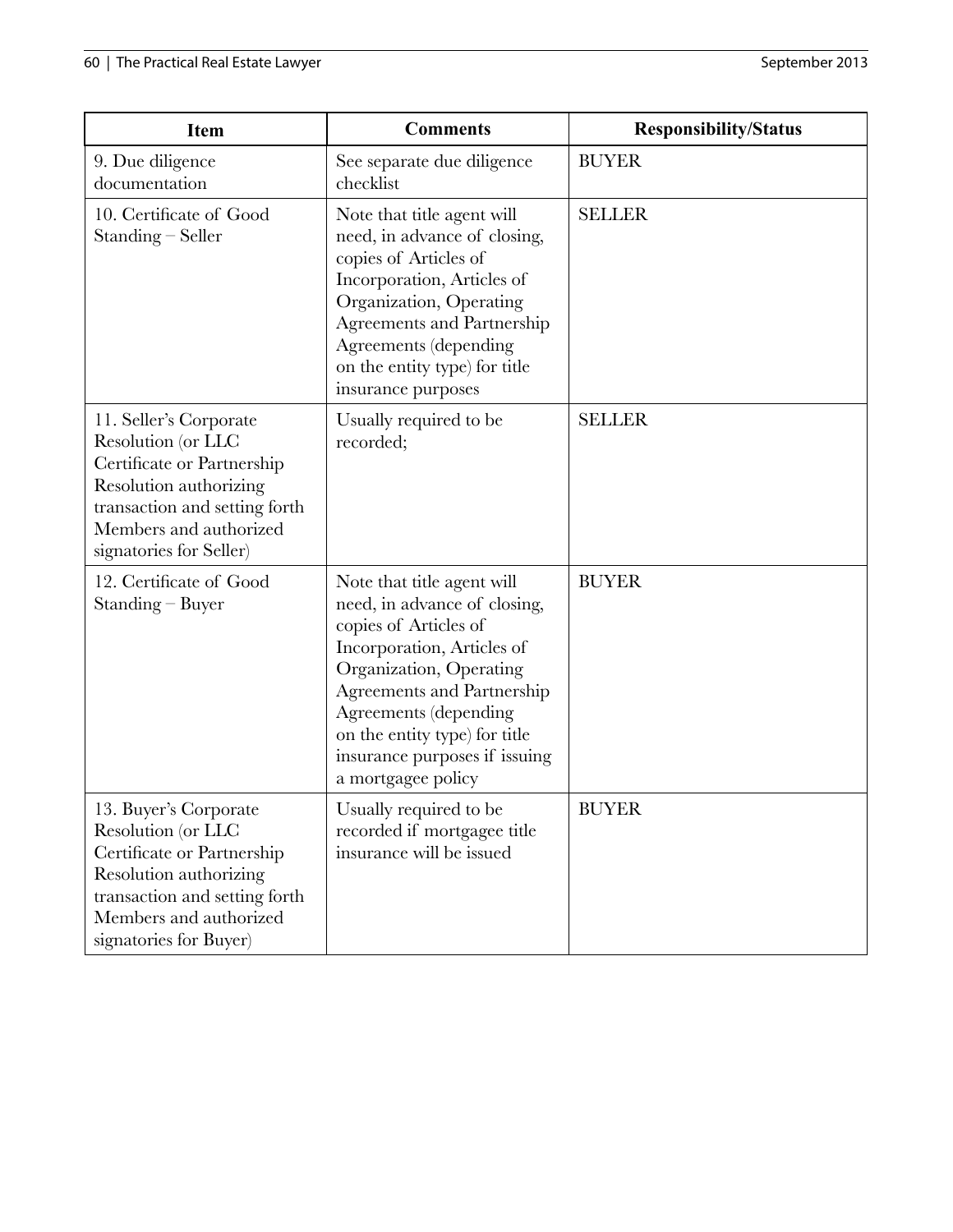| <b>Item</b>                        | <b>Comments</b>                                                                                                                                                                                                        | <b>Responsibility/Status</b>                                                                         |
|------------------------------------|------------------------------------------------------------------------------------------------------------------------------------------------------------------------------------------------------------------------|------------------------------------------------------------------------------------------------------|
| 14. Closing Statement              | Purchase Price: \$                                                                                                                                                                                                     | <b>TITLE AGENT</b>                                                                                   |
|                                    | Deposit: \$                                                                                                                                                                                                            |                                                                                                      |
|                                    | Proration of ad valorem<br>taxes, CDD fees, etc., at<br>closing<br><b>BUYER'S COSTS:</b>                                                                                                                               | Note: Buyer and Seller costs are<br>examples of allocation, but in<br>commercial transactions, there |
|                                    | a. Survey                                                                                                                                                                                                              | is no "normal" as in residential<br>$transactions - all$ is negotiable                               |
|                                    | b. Recording fees for deed<br>and easements granted at<br>closing                                                                                                                                                      |                                                                                                      |
|                                    | c. Property Lien Search                                                                                                                                                                                                |                                                                                                      |
|                                    | report                                                                                                                                                                                                                 |                                                                                                      |
|                                    | d. Buyer's attorneys' fees                                                                                                                                                                                             |                                                                                                      |
|                                    | e. Loan costs                                                                                                                                                                                                          |                                                                                                      |
|                                    | f. Cost of issuance of<br>Mortgagee Title insurance<br>policy                                                                                                                                                          |                                                                                                      |
|                                    | <b>SELLER'S COSTS:</b>                                                                                                                                                                                                 |                                                                                                      |
|                                    | a. Cost of recording title<br>corrective documents (and<br>otherwise to satisfy title<br>insurance commitment<br>requirements relative to Land<br>or Seller) and releases (e.g.,<br>mortgage)<br>b. Doc Stamps on Deed |                                                                                                      |
|                                    | c. Title insurance premium                                                                                                                                                                                             |                                                                                                      |
|                                    | and related costs for Owner's<br>policy                                                                                                                                                                                |                                                                                                      |
|                                    | d. Seller's attorneys' fees                                                                                                                                                                                            |                                                                                                      |
|                                    | e. Pay-off amounts to<br>mortgagee, other lien holders,<br>for satisfaction of outstanding<br>loans or judgments                                                                                                       |                                                                                                      |
|                                    | f. UCC-3 filing fees                                                                                                                                                                                                   |                                                                                                      |
|                                    | g. Broker's commission                                                                                                                                                                                                 |                                                                                                      |
| 15. Warranty Deed (usually<br>SWD) |                                                                                                                                                                                                                        | <b>SELLER'S ATTORNEY</b>                                                                             |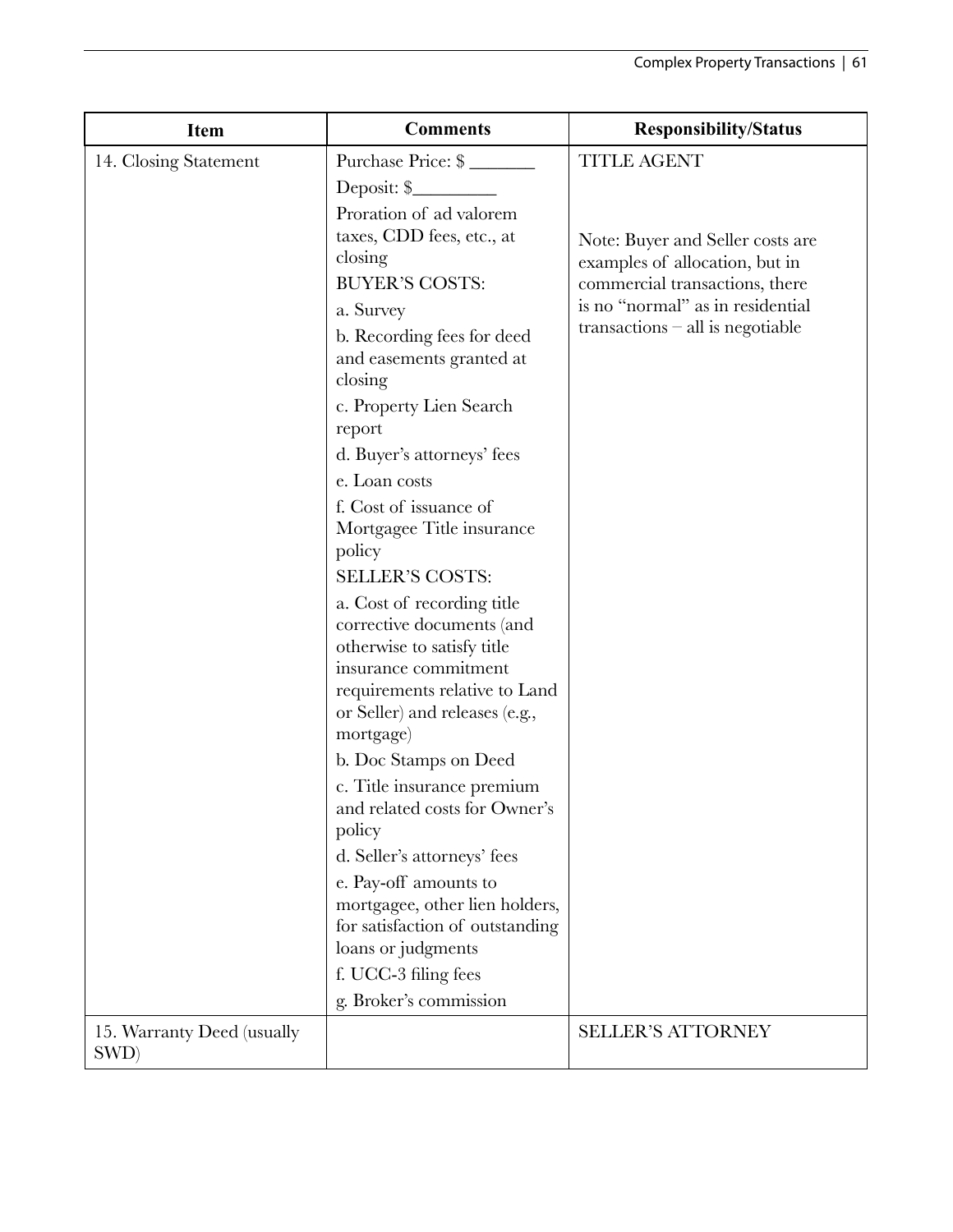| <b>Item</b>                                                                                                                                                           | <b>Comments</b>                                                                                                                                                                                              | <b>Responsibility/Status</b> |
|-----------------------------------------------------------------------------------------------------------------------------------------------------------------------|--------------------------------------------------------------------------------------------------------------------------------------------------------------------------------------------------------------|------------------------------|
| 16. Easement Agreements,<br><b>Cross Easement Agreements,</b><br>Modifications to existing<br>utility easement agreements,<br>etc. if any                             | Is title insurance policy<br>expected to include off-site<br>easements serving the land<br>being purchased?                                                                                                  |                              |
| 17. Owner's Affidavit                                                                                                                                                 |                                                                                                                                                                                                              | <b>TITLE AGENT</b>           |
| 18. Buyer's No Lien Affidavit                                                                                                                                         | Needed by title agent if<br>issuing mortgagee title<br>insurance                                                                                                                                             | <b>TITLE AGENT</b>           |
| 19. Non-foreign Affidavit                                                                                                                                             |                                                                                                                                                                                                              | <b>TITLE AGENT</b>           |
| 20. Reaffirmation of<br>Seller's Representations and<br>Warranties (per contract)                                                                                     | Form attached to contract (if<br>applicable)                                                                                                                                                                 |                              |
| 21. Reaffirmation of<br>Buyer's Representations and<br>Warranties (per contract)                                                                                      | Form attached to contract (if<br>applicable)                                                                                                                                                                 |                              |
| 22. Current estoppel letters<br>from existing mortgagees and<br>other lien holders                                                                                    | Need to include enough<br>information to support<br>calculation of pay-off for<br>closing statement as of<br>closing date;<br>Need original Satisfactions at<br>closing from non-institutional<br>mortgagees | <b>SELLER/TITLE AGENT</b>    |
| 23. Estoppel letters from any<br>easement holders or others<br>that will retain post-closing<br>interests in the Land                                                 |                                                                                                                                                                                                              | <b>SELLER/TITLE AGENT</b>    |
| 24. Affidavits required for<br>title insurance (if applicable),<br>e.g., Contiguity Affidavit,<br>Same Name Affidavit,<br>Surveyor's affidavit of<br>identical legals | To be recorded                                                                                                                                                                                               | <b>BUYER'S ATTORNEY</b>      |